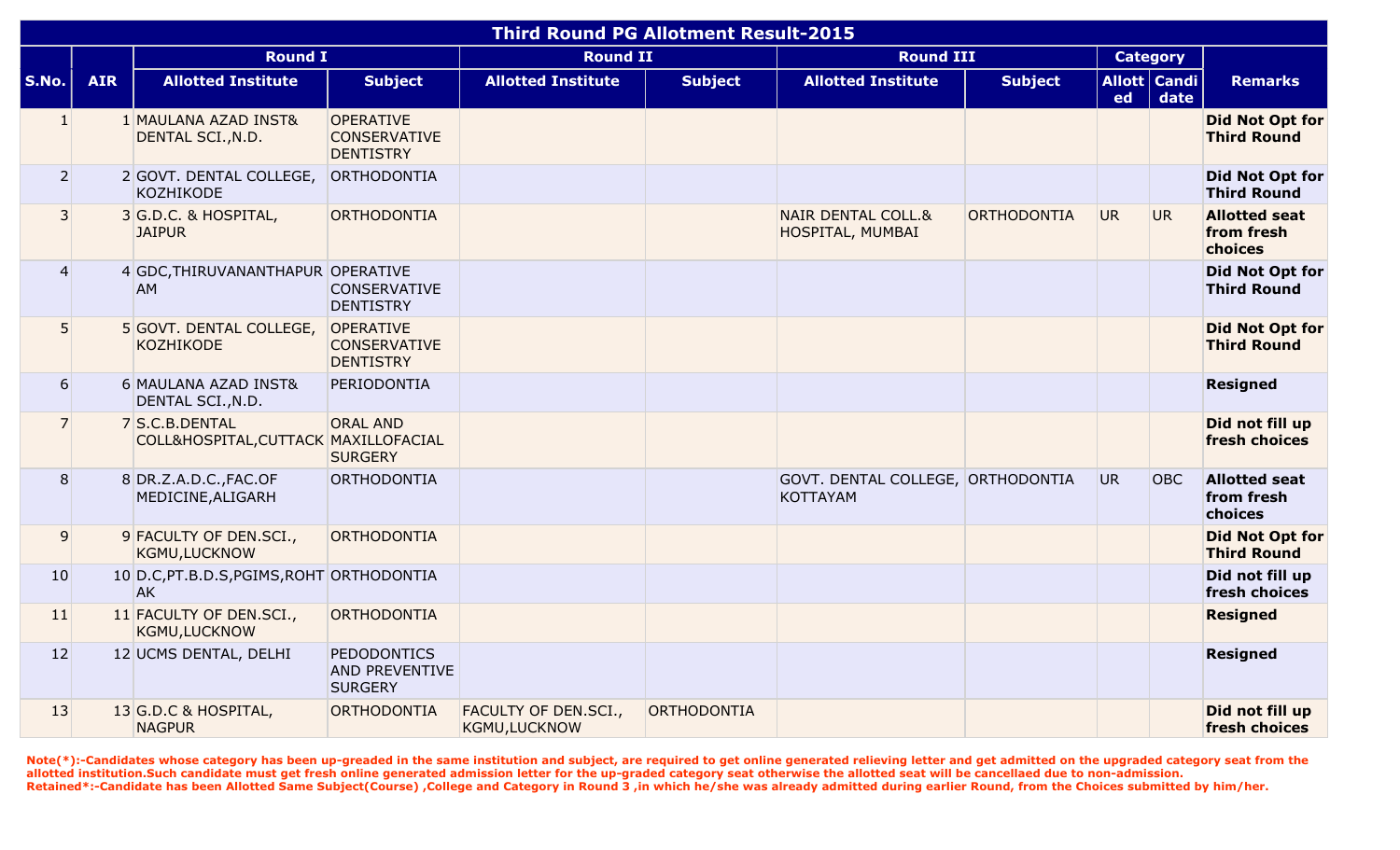|       |            |                                                      |                                                             | <b>Third Round PG Allotment Result-2015</b>        |                                         |                                     |                |     |                          |                                                             |
|-------|------------|------------------------------------------------------|-------------------------------------------------------------|----------------------------------------------------|-----------------------------------------|-------------------------------------|----------------|-----|--------------------------|-------------------------------------------------------------|
|       |            | <b>Round I</b>                                       |                                                             | <b>Round II</b>                                    |                                         | <b>Round III</b>                    |                |     | <b>Category</b>          |                                                             |
| S.No. | <b>AIR</b> | <b>Allotted Institute</b>                            | <b>Subject</b>                                              | <b>Allotted Institute</b>                          | <b>Subject</b>                          | <b>Allotted Institute</b>           | <b>Subject</b> | ed  | Allott   Candi  <br>date | <b>Remarks</b>                                              |
| 14    |            | 14 NAIR DENTAL COLL.&<br>HOSPITAL, MUMBAI            | ORTHODONTIA                                                 |                                                    |                                         |                                     |                |     |                          | <b>Your choice</b><br>was not<br>available for<br>allotment |
| 15    |            | 15 GDC, THIRUVANANTHAPUR PROSTHETICS<br>AM           |                                                             |                                                    |                                         |                                     |                |     |                          | <b>Your choice</b><br>was not<br>available for<br>allotment |
| 16    |            | 16 D.C, PT.B.D.S, PGIMS, ROHT OPERATIVE<br><b>AK</b> | <b>CONSERVATIVE</b><br><b>DENTISTRY</b>                     | <b>MAULANA AZAD INST&amp;</b><br>DENTAL SCI., N.D. | PERIODONTIA                             |                                     |                |     |                          | Did not fill up<br>fresh choices                            |
| 17    |            | 17 FACULTY OF DEN.SCI.,<br><b>KGMU,LUCKNOW</b>       | <b>OPERATIVE</b><br><b>CONSERVATIVE</b><br><b>DENTISTRY</b> |                                                    |                                         |                                     |                |     |                          | <b>Did Not Opt for</b><br><b>Third Round</b>                |
| 18    |            | 18 GOVT.D.C.& RESEARCH.<br>INS., BANGALORE           | ORTHODONTIA                                                 |                                                    |                                         |                                     |                |     |                          | <b>Resigned</b>                                             |
| 19    |            | 19 FACULTY OF DEN.SCI.,<br><b>KGMU,LUCKNOW</b>       | <b>PROSTHETICS</b>                                          |                                                    |                                         |                                     |                |     |                          | <b>Did Not Opt for</b><br><b>Third Round</b>                |
| 20    |            | 20 FACULTY OF DEN.SCI.,<br>KGMU, LUCKNOW             | <b>PROSTHETICS</b>                                          |                                                    |                                         |                                     |                |     |                          | Did not fill up<br>fresh choices                            |
| 21    |            | 21 NAIR DENTAL COLL.&<br>HOSPITAL, MUMBAI            | ORTHODONTIA                                                 | D.C, PT.B.D.S, PGIMS, ROH OPERATIVE<br><b>TAK</b>  | <b>CONSERVATIVE</b><br><b>DENTISTRY</b> | G.D.C. & HOSPITAL,<br><b>JAIPUR</b> | ORTHODONTIA    | UR. | UR.                      | <b>Allotted seat</b><br>from fresh<br>choices               |
| 22    |            | 22 GOVT.D.C.& RESEARCH.<br>INS., BANGALORE           | <b>OPERATIVE</b><br><b>CONSERVATIVE</b><br><b>DENTISTRY</b> | GOVT.D.C.& RESEARCH.<br>INS., BANGALORE            | ORTHODONTIA                             |                                     |                |     |                          | <b>Your choice</b><br>was not<br>available for<br>allotment |
| 23    |            | 23 GOVT. D. C. &<br>HOSP, AHMEDABAD                  | ORTHODONTIA                                                 |                                                    |                                         |                                     |                |     |                          | <b>Your choice</b><br>was not<br>available for<br>allotment |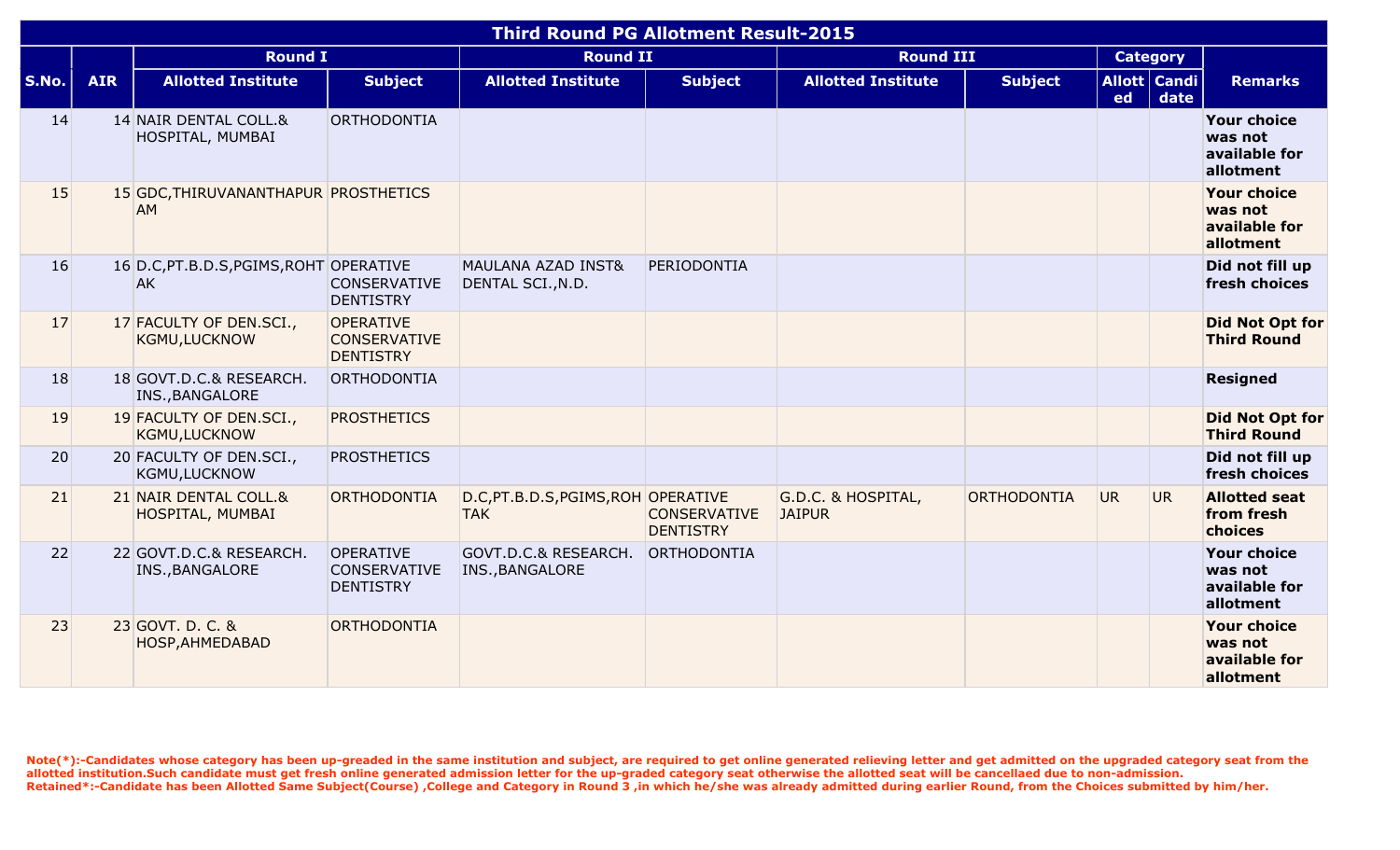|       |            |                                                        |                                                      | <b>Third Round PG Allotment Result-2015</b> |                |                                                     |                                         |                |                      |                                                             |
|-------|------------|--------------------------------------------------------|------------------------------------------------------|---------------------------------------------|----------------|-----------------------------------------------------|-----------------------------------------|----------------|----------------------|-------------------------------------------------------------|
|       |            | <b>Round I</b>                                         |                                                      | <b>Round II</b>                             |                | <b>Round III</b>                                    |                                         |                | <b>Category</b>      |                                                             |
| S.No. | <b>AIR</b> | <b>Allotted Institute</b>                              | <b>Subject</b>                                       | <b>Allotted Institute</b>                   | <b>Subject</b> | <b>Allotted Institute</b>                           | <b>Subject</b>                          | ed             | Allott Candi<br>date | <b>Remarks</b>                                              |
| 24    |            | 24 GOVT. DENTAL COLLEGE,<br><b>KOTTAYAM</b>            | <b>ORAL AND</b><br>MAXILLOFACIAL<br><b>SURGERY</b>   |                                             |                |                                                     |                                         |                |                      | Your choice<br>was not<br>available for<br>allotment        |
| 25    |            | 25 GOVT. DENTAL COLLEGE,<br><b>KOTTAYAM</b>            | <b>PROSTHETICS</b>                                   |                                             |                |                                                     |                                         |                |                      | <b>Your choice</b><br>was not<br>available for<br>allotment |
| 26    |            | 26 G.D.C. & HOSPITAL,<br><b>JAIPUR</b>                 | <b>PROSTHETICS</b>                                   |                                             |                |                                                     |                                         |                |                      | <b>Your choice</b><br>was not<br>available for<br>allotment |
| 27    |            | 27 D.C, PT.B.D.S, PGIMS, ROHT PROSTHETICS<br><b>AK</b> |                                                      |                                             |                | D.C, PT.B.D.S, PGIMS, ROH OPERATIVE<br><b>TAK</b>   | <b>CONSERVATIVE</b><br><b>DENTISTRY</b> | <b>UR</b>      | <b>UR</b>            | <b>Allotted seat</b><br>from fresh<br>choices               |
| 28    |            | 28 G.D.C & HOSPITAL,<br><b>MUMBAI</b>                  | OPERATIVE<br><b>CONSERVATIVE</b><br><b>DENTISTRY</b> |                                             |                |                                                     |                                         |                |                      | Did Not Opt for<br><b>Third Round</b>                       |
| 29    |            | 29 D.C, PT.B.D.S, PGIMS, ROHT ORAL AND<br><b>AK</b>    | MAXILLOFACIAL<br><b>SURGERY</b>                      |                                             |                | D.C, PT.B.D.S, PGIMS, ROH PEDODONTICS<br><b>TAK</b> | <b>AND PREVENTIVE</b><br><b>SURGERY</b> | UR <sub></sub> | <b>UR</b>            | <b>Allotted seat</b><br>from fresh<br>choices               |
| 30    |            | 30 GOA DENTAL COLLEGE &<br><b>HOSPITAL</b>             | ORTHODONTIA                                          |                                             |                |                                                     |                                         |                |                      | <b>Your choice</b><br>was not<br>available for<br>allotment |
| 31    |            | 31 FACULTY OF DEN.SCI.,<br><b>KGMU,LUCKNOW</b>         | <b>ORAL AND</b><br>MAXILLOFACIAL<br><b>SURGERY</b>   |                                             |                |                                                     |                                         |                |                      | <b>Did Not Opt for</b><br><b>Third Round</b>                |
| 32    |            | 32 MAULANA AZAD INST&<br>DENTAL SCI., N.D.             | <b>PROSTHETICS</b>                                   |                                             |                |                                                     |                                         |                |                      | <b>Did Not Opt for</b><br><b>Third Round</b>                |
| 33    |            | 33 GDC, THIRUVANANTHAPUR ORAL AND<br><b>AM</b>         | <b>MAXILLOFACIAL</b><br><b>SURGERY</b>               |                                             |                |                                                     |                                         |                |                      | <b>Resigned</b>                                             |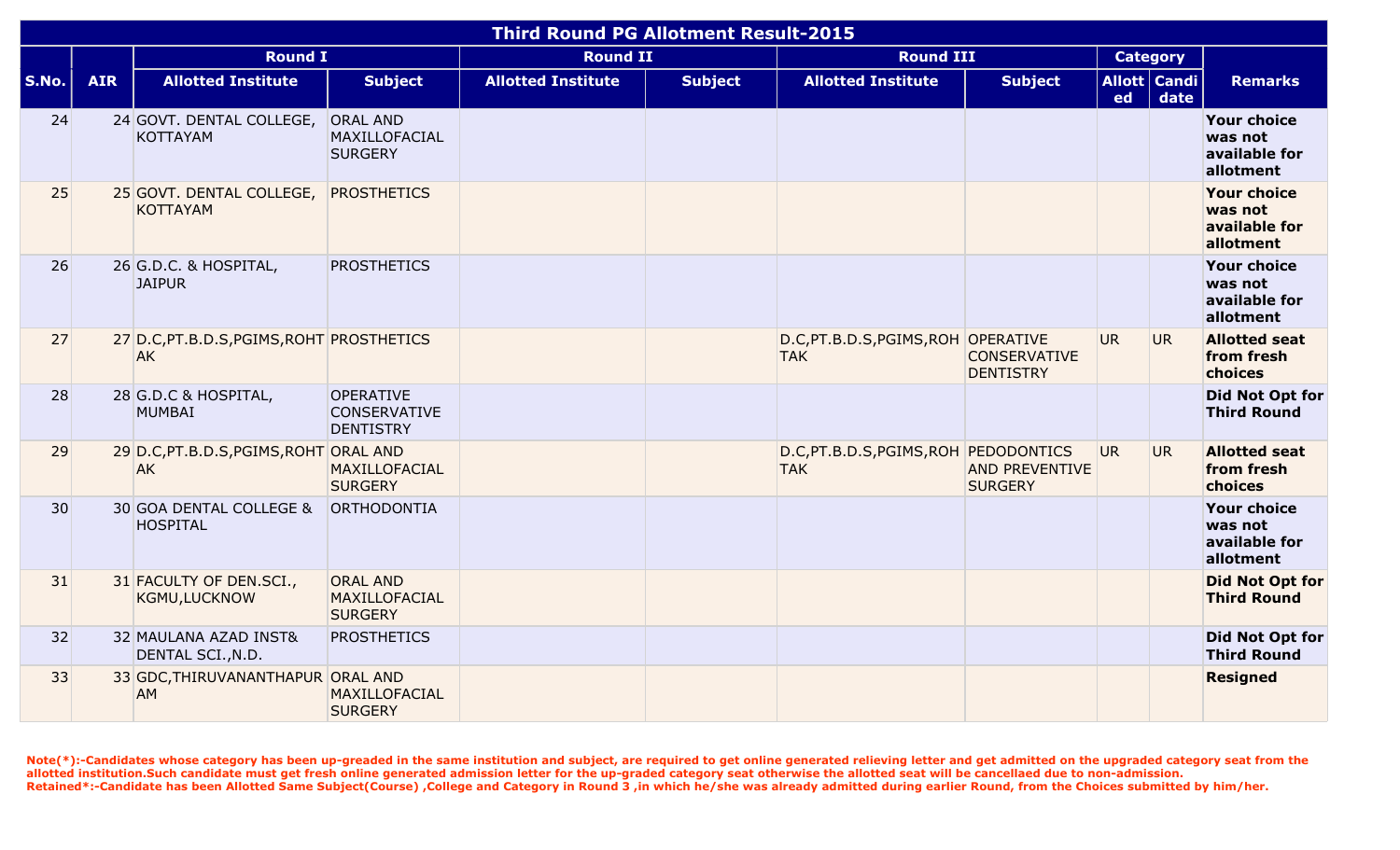|       |            |                                                        |                                                                       | <b>Third Round PG Allotment Result-2015</b>  |                                         |                                                         |                                 |           |                          |                                                             |
|-------|------------|--------------------------------------------------------|-----------------------------------------------------------------------|----------------------------------------------|-----------------------------------------|---------------------------------------------------------|---------------------------------|-----------|--------------------------|-------------------------------------------------------------|
|       |            | <b>Round I</b>                                         |                                                                       | <b>Round II</b>                              |                                         | <b>Round III</b>                                        |                                 |           | <b>Category</b>          |                                                             |
| S.No. | <b>AIR</b> | <b>Allotted Institute</b>                              | <b>Subject</b>                                                        | <b>Allotted Institute</b>                    | <b>Subject</b>                          | <b>Allotted Institute</b>                               | <b>Subject</b>                  | ed        | Allott   Candi  <br>date | <b>Remarks</b>                                              |
| 34    |            | 34 PB GOVT DENTAL COLL & OPERATIVE<br>HOSP, AMRITSAR   | <b>CONSERVATIVE</b><br><b>DENTISTRY</b>                               | NAIR DENTAL COLL.&<br>HOSPITAL, MUMBAI       | ORTHODONTIA                             | DR.Z.A.D.C., FAC.OF<br>MEDICINE, ALIGARH                | <b>ORTHODONTIA</b>              | OBC       | OBC                      | <b>Allotted seat</b><br>from fresh<br>choices               |
| 35    |            | 35 DR.R.A.D.C &<br>HOSP., KOLKATA                      | ORTHODONTIA                                                           |                                              |                                         |                                                         |                                 |           |                          | Did not fill up<br>fresh choices                            |
| 36    |            | 36 GOVT.D.C.& RESEARCH.<br>INS., BANGALORE             | <b>ORAL AND</b><br>MAXILLOFACIAL<br><b>SURGERY</b>                    |                                              |                                         |                                                         |                                 |           |                          | Did not fill up<br>fresh choices                            |
| 37    |            | 37 MAULANA AZAD INST&<br>DENTAL SCI., N.D.             | ORTHODONTIA                                                           |                                              |                                         | D.C, PT.B.D.S, PGIMS, ROH ORAL AND<br><b>TAK</b>        | MAXILLOFACIAL<br><b>SURGERY</b> | <b>UR</b> | <b>SC</b>                | <b>Allotted seat</b><br>from fresh<br>choices               |
| 38    |            | 38 D.C, PT.B.D.S, PGIMS, ROHT PROSTHETICS<br><b>AK</b> |                                                                       |                                              |                                         |                                                         |                                 |           |                          | <b>Your choice</b><br>was not<br>available for<br>allotment |
| 39    |            | 39 T.N. GOVT. DENTAL<br><b>COLLEGE, CHENNAI</b>        | ORTHODONTIA                                                           |                                              |                                         |                                                         |                                 |           |                          | <b>Did Not Opt for</b><br><b>Third Round</b>                |
| 40    |            | 40 DR.R.A.D.C &<br>HOSP., KOLKATA                      | ORTHODONTIA                                                           | G.D.C & HOSPITAL,<br><b>NAGPUR</b>           | <b>ORTHODONTIA</b>                      |                                                         |                                 |           |                          | <b>Your choice</b><br>was not<br>available for<br>allotment |
| 41    |            | 41 FACULTY OF DEN.SCI.,<br>KGMU,LUCKNOW                | <b>PEDODONTICS</b><br>AND PREVENTIVE HOSP, AMRITSAR<br><b>SURGERY</b> | PB GOVT DENTAL COLL & OPERATIVE              | <b>CONSERVATIVE</b><br><b>DENTISTRY</b> | D.C, PT.B.D.S, PGIMS, ROH PROSTHETICS<br><b>TAK</b>     |                                 | UR.       | UR.                      | <b>Allotted seat</b><br>from fresh<br>choices               |
| 42    |            | 42 D.C, PT.B.D.S, PGIMS, ROHT PEDODONTICS<br><b>AK</b> | <b>AND PREVENTIVE</b><br><b>SURGERY</b>                               |                                              |                                         |                                                         |                                 |           |                          | <b>Resigned</b>                                             |
| 43    |            | 43 T.N. GOVT. DENTAL<br><b>COLLEGE, CHENNAI</b>        | <b>OPERATIVE</b><br><b>CONSERVATIVE</b><br><b>DENTISTRY</b>           |                                              |                                         |                                                         |                                 |           |                          | <b>Did Not Opt for</b><br><b>Third Round</b>                |
| 44    |            | 44 DR.Z.A.D.C., FAC.OF<br>MEDICINE, ALIGARH            | <b>ORAL AND</b><br>MAXILLOFACIAL<br><b>SURGERY</b>                    | FACULTY OF DEN.SCI.,<br><b>KGMU, LUCKNOW</b> | <b>PEDODONTICS</b><br><b>SURGERY</b>    | DR.Z.A.D.C., FAC.OF<br>AND PREVENTIVE MEDICINE, ALIGARH | <b>PROSTHETICS</b>              | UR.       | UR.                      | <b>Allotted seat</b><br>from fresh<br>choices               |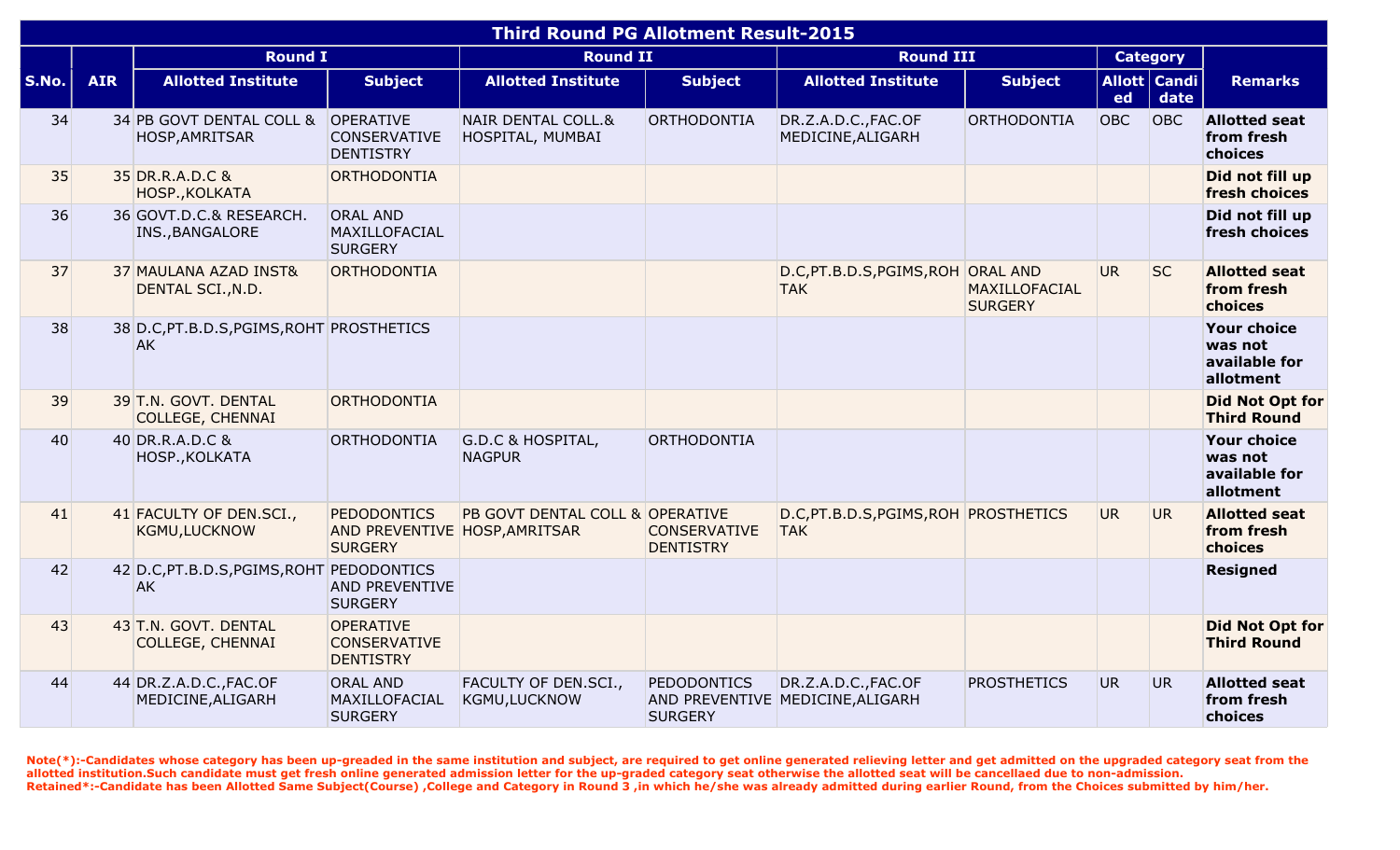|              |            |                                                 |                                                               | <b>Third Round PG Allotment Result-2015</b> |                |                           |                                                               |    |                      |                                                             |
|--------------|------------|-------------------------------------------------|---------------------------------------------------------------|---------------------------------------------|----------------|---------------------------|---------------------------------------------------------------|----|----------------------|-------------------------------------------------------------|
|              |            | <b>Round I</b>                                  |                                                               | <b>Round II</b>                             |                | <b>Round III</b>          |                                                               |    | <b>Category</b>      |                                                             |
| <b>S.No.</b> | <b>AIR</b> | <b>Allotted Institute</b>                       | <b>Subject</b>                                                | <b>Allotted Institute</b>                   | <b>Subject</b> | <b>Allotted Institute</b> | <b>Subject</b>                                                | ed | Allott Candi<br>date | <b>Remarks</b>                                              |
| 45           |            | 45 GOVT. DENTAL COLLEGE,<br><b>KOZHIKODE</b>    | <b>PEDODONTICS</b><br><b>AND PREVENTIVE</b><br><b>SURGERY</b> |                                             |                |                           |                                                               |    |                      | <b>Your choice</b><br>was not<br>available for<br>allotment |
| 46           |            | 46 G.D.C & HOSPITAL,<br><b>MUMBAI</b>           | <b>OPERATIVE</b><br><b>CONSERVATIVE</b><br><b>DENTISTRY</b>   |                                             |                |                           |                                                               |    |                      | <b>Your choice</b><br>was not<br>available for<br>allotment |
| 47           |            | 47 T.N. GOVT. DENTAL<br><b>COLLEGE, CHENNAI</b> | <b>ORAL AND</b><br>MAXILLOFACIAL<br><b>SURGERY</b>            |                                             |                | UCMS DENTAL, DELHI        | <b>PEDODONTICS</b><br><b>AND PREVENTIVE</b><br><b>SURGERY</b> | UR | UR <sub>1</sub>      | <b>Allotted seat</b><br>from fresh<br>choices               |
| 48           |            | 48 GOVT. D. C. &<br>HOSP, AHMEDABAD             | <b>PROSTHETICS</b>                                            |                                             |                |                           |                                                               |    |                      | <b>Your choice</b><br>was not<br>available for<br>allotment |
| 49           |            | 49 NAIR DENTAL COLL.&<br>HOSPITAL, MUMBAI       | <b>OPERATIVE</b><br><b>CONSERVATIVE</b><br><b>DENTISTRY</b>   |                                             |                |                           |                                                               |    |                      | Did not fill up<br>fresh choices                            |
| 50           |            | 50 MAULANA AZAD INST&<br>DENTAL SCI., N.D.      | <b>PEDODONTICS</b><br><b>AND PREVENTIVE</b><br><b>SURGERY</b> |                                             |                |                           |                                                               |    |                      | <b>Resigned</b>                                             |
| 51           |            | 51 T.N. GOVT. DENTAL<br><b>COLLEGE, CHENNAI</b> | ORTHODONTIA                                                   |                                             |                |                           |                                                               |    |                      | <b>Did Not Opt for</b><br><b>Third Round</b>                |
| 52           |            | 52 T.N. GOVT. DENTAL<br>COLLEGE, CHENNAI        | ORTHODONTIA                                                   |                                             |                |                           |                                                               |    |                      | Did Not Opt for<br><b>Third Round</b>                       |
| 53           |            | 53 MAULANA AZAD INST&<br>DENTAL SCI., N.D.      | <b>ORAL AND</b><br>MAXILLOFACIAL<br><b>SURGERY</b>            |                                             |                |                           |                                                               |    |                      | <b>Resigned</b>                                             |
| 54           |            | 54 NAIR DENTAL COLL.&<br>HOSPITAL, MUMBAI       | <b>ORAL AND</b><br>MAXILLOFACIAL<br><b>SURGERY</b>            |                                             |                |                           |                                                               |    |                      | <b>Your choice</b><br>was not<br>available for<br>allotment |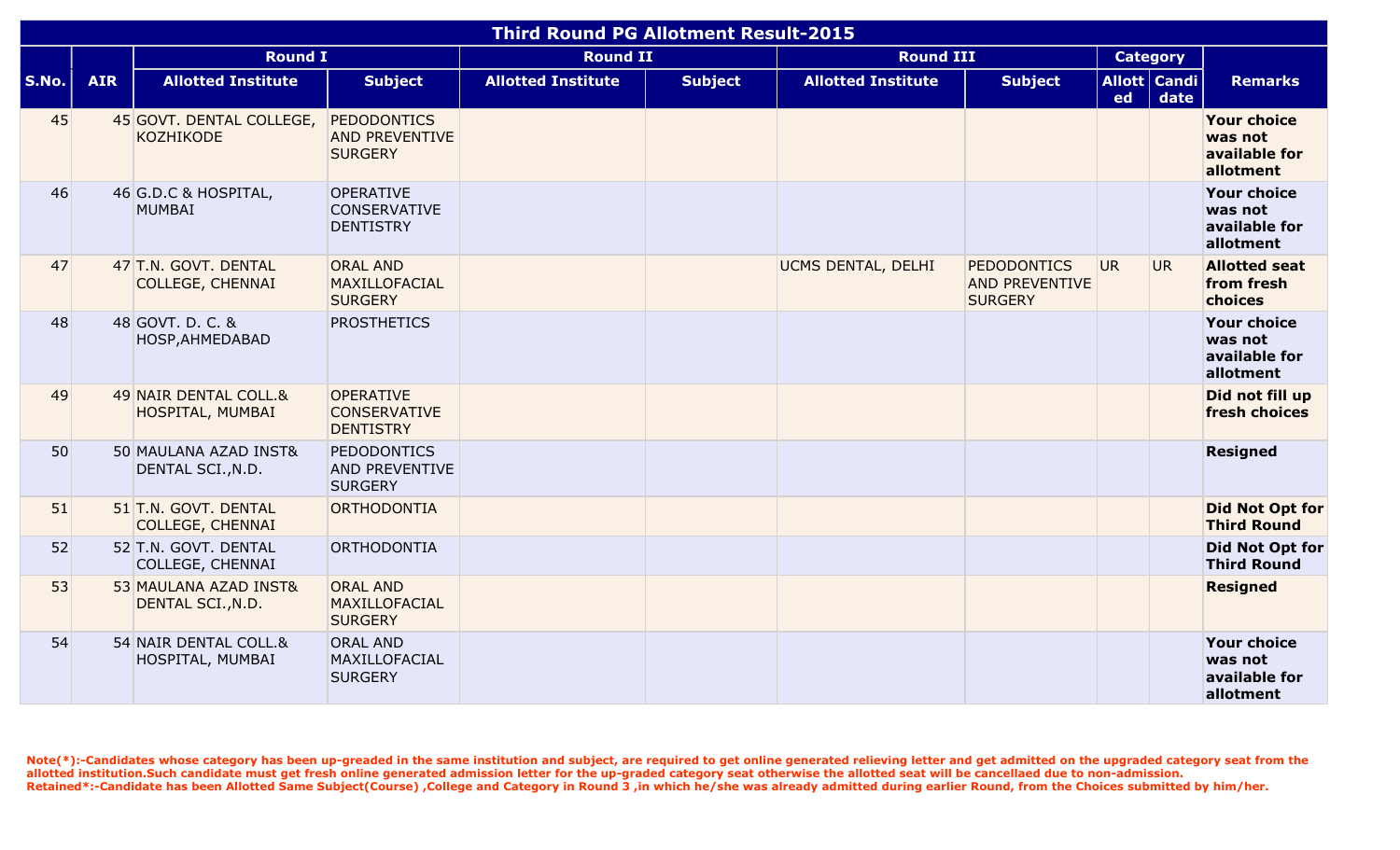|       |            |                                                        |                                                                          | <b>Third Round PG Allotment Result-2015</b> |                                                                      |                             |                                                               |     |                        |                                                             |
|-------|------------|--------------------------------------------------------|--------------------------------------------------------------------------|---------------------------------------------|----------------------------------------------------------------------|-----------------------------|---------------------------------------------------------------|-----|------------------------|-------------------------------------------------------------|
|       |            | <b>Round I</b>                                         |                                                                          | <b>Round II</b>                             |                                                                      | <b>Round III</b>            |                                                               |     | <b>Category</b>        |                                                             |
| S.No. | <b>AIR</b> | <b>Allotted Institute</b>                              | <b>Subject</b>                                                           | <b>Allotted Institute</b>                   | <b>Subject</b>                                                       | <b>Allotted Institute</b>   | <b>Subject</b>                                                | ed  | Allott   Candi<br>date | <b>Remarks</b>                                              |
| 55    |            | 55 D.C, PT.B.D.S, PGIMS, ROHT PEDODONTICS<br><b>AK</b> | <b>AND PREVENTIVE</b><br><b>SURGERY</b>                                  |                                             |                                                                      |                             |                                                               |     |                        | <b>Resigned</b>                                             |
| 56    |            | 56 GOVT COLLEGE OF<br>DENTISTRY, INDORE                | <b>PROSTHETICS</b>                                                       |                                             |                                                                      |                             |                                                               |     |                        | <b>Your choice</b><br>was not<br>available for<br>allotment |
| 57    |            | 57 GOVT. D. C. &<br>HOSP, AHMEDABAD                    | <b>OPERATIVE</b><br><b>CONSERVATIVE</b><br><b>DENTISTRY</b>              |                                             |                                                                      |                             |                                                               |     |                        | <b>Your choice</b><br>was not<br>available for<br>allotment |
| 58    |            | 58 G.D.C & HOSPITAL,<br><b>NAGPUR</b>                  | <b>ORAL AND</b><br>MAXILLOFACIAL<br><b>SURGERY</b>                       | DR.Z.A.D.C., FAC.OF<br>MEDICINE, ALIGARH    | <b>ORAL AND</b><br>MAXILLOFACIAL<br><b>SURGERY</b>                   |                             |                                                               |     |                        | <b>Your choice</b><br>was not<br>available for<br>allotment |
| 59    |            | 59 GDC, THIRUVANANTHAPUR PEDODONTICS<br><b>AM</b>      | <b>AND PREVENTIVE</b><br><b>SURGERY</b>                                  |                                             |                                                                      |                             |                                                               |     |                        | <b>Your choice</b><br>was not<br>available for<br>allotment |
| 60    |            | 60 T.N. GOVT. DENTAL<br>COLLEGE, CHENNAI               | <b>OPERATIVE</b><br><b>CONSERVATIVE</b><br><b>DENTISTRY</b>              |                                             |                                                                      |                             |                                                               |     |                        | <b>Your choice</b><br>was not<br>available for<br>allotment |
| 61    |            | 61 PB GOVT DENTAL COLL &<br>HOSP, AMRITSAR             | <b>PEDODONTICS</b><br><b>AND PREVENTIVE</b><br><b>SURGERY</b>            | UCMS DENTAL, DELHI                          | <b>PEDODONTICS</b><br>AND PREVENTIVE KGMU, LUCKNOW<br><b>SURGERY</b> | <b>FACULTY OF DEN.SCI.,</b> | <b>PEDODONTICS</b><br><b>AND PREVENTIVE</b><br><b>SURGERY</b> | UR. | UR.                    | <b>Allotted seat</b><br>from fresh<br>choices               |
| 62    |            | 62 G.D.C. & HOSPITAL,<br><b>JAIPUR</b>                 | <b>PEDODONTICS</b><br>AND PREVENTIVE DENTAL SCI., N.D.<br><b>SURGERY</b> | <b>MAULANA AZAD INST&amp;</b>               | <b>PEDODONTICS</b><br><b>AND PREVENTIVE</b><br><b>SURGERY</b>        |                             |                                                               |     |                        | <b>Resigned</b>                                             |
| 63    |            | 63 G.D.C & HOSPITAL,<br><b>MUMBAI</b>                  | <b>PROSTHETICS</b>                                                       |                                             |                                                                      |                             |                                                               |     |                        | <b>Your choice</b><br>was not<br>available for<br>allotment |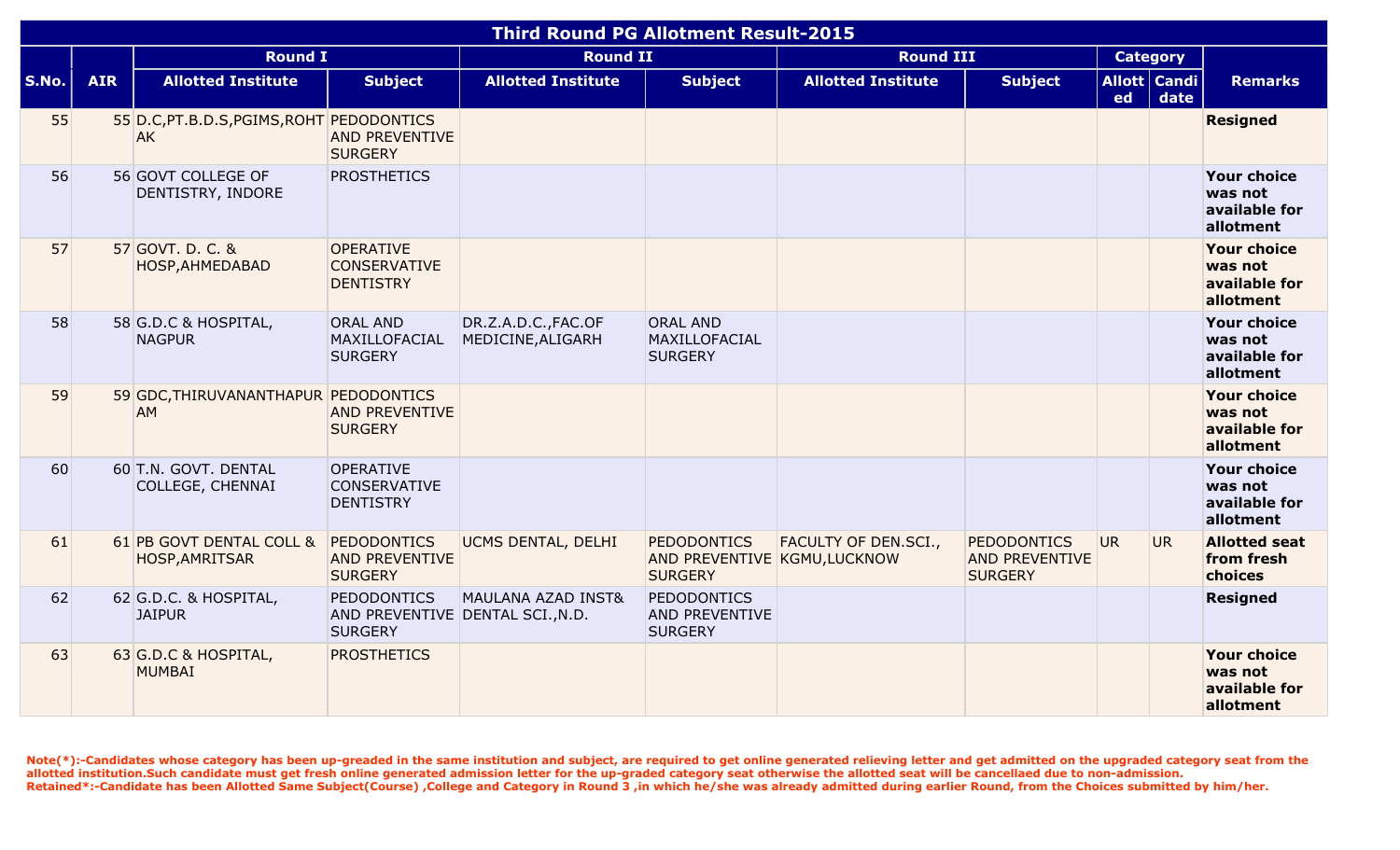|              |            |                                                                                       |                                                               | <b>Third Round PG Allotment Result-2015</b> |                                                    |                                                   |                                         |                 |                          |                                                             |
|--------------|------------|---------------------------------------------------------------------------------------|---------------------------------------------------------------|---------------------------------------------|----------------------------------------------------|---------------------------------------------------|-----------------------------------------|-----------------|--------------------------|-------------------------------------------------------------|
|              |            | <b>Round I</b>                                                                        |                                                               | <b>Round II</b>                             |                                                    | <b>Round III</b>                                  |                                         | <b>Category</b> |                          |                                                             |
| <b>S.No.</b> | <b>AIR</b> | <b>Allotted Institute</b>                                                             | <b>Subject</b>                                                | <b>Allotted Institute</b>                   | <b>Subject</b>                                     | <b>Allotted Institute</b>                         | <b>Subject</b>                          | ed              | Allott   Candi  <br>date | <b>Remarks</b>                                              |
| 64           |            | 64 DR.R.A.D.C &<br>HOSP., KOLKATA                                                     | <b>PROSTHETICS</b>                                            |                                             |                                                    |                                                   |                                         |                 |                          | <b>Did Not Opt for</b><br><b>Third Round</b>                |
| 65           |            | 65 NAIR DENTAL COLL.&<br>HOSPITAL, MUMBAI                                             | <b>ORAL AND</b><br>MAXILLOFACIAL<br><b>SURGERY</b>            |                                             |                                                    |                                                   |                                         |                 |                          | <b>Did Not Opt for</b><br><b>Third Round</b>                |
| 66           |            | 66 GOVT. D. C. &<br>HOSP, AHMEDABAD                                                   | <b>OPERATIVE</b><br><b>CONSERVATIVE</b><br><b>DENTISTRY</b>   |                                             |                                                    |                                                   |                                         |                 |                          | Did not fill up<br>fresh choices                            |
| 67           |            | 67 G.D.C. & HOSPITAL,<br><b>JAIPUR</b>                                                | PERIODONTIA                                                   |                                             |                                                    |                                                   |                                         |                 |                          | <b>Resigned</b>                                             |
| 68           |            | 68 GOA DENTAL COLLEGE &<br><b>HOSPITAL</b>                                            | <b>ORAL AND</b><br>MAXILLOFACIAL<br><b>SURGERY</b>            | MAULANA AZAD INST&<br>DENTAL SCI., N.D.     | <b>ORAL AND</b><br>MAXILLOFACIAL<br><b>SURGERY</b> |                                                   |                                         |                 |                          | <b>Did Not Opt for</b><br><b>Third Round</b>                |
| 69           |            | 69 D.C.PT.B.D.S.PGIMS, ROHT PREVENTIVE AND D.C.PT.B.D.S.PGIMS, ROH PEDODONTICS<br>AK. | <b>SOCIAL</b><br><b>DENTISTRY</b>                             | <b>TAK</b>                                  | <b>AND PREVENTIVE</b><br><b>SURGERY</b>            |                                                   |                                         |                 |                          | <b>Did Not Opt for</b><br><b>Third Round</b>                |
| 70           |            | 70 NAIR DENTAL COLL.&<br>HOSPITAL, MUMBAI                                             | <b>PEDODONTICS</b><br><b>AND PREVENTIVE</b><br><b>SURGERY</b> |                                             |                                                    |                                                   |                                         |                 |                          | <b>Your choice</b><br>was not<br>available for<br>allotment |
| 71           |            | 71 GOVT.D.C.& RESEARCH.<br>INS., BANGALORE                                            | <b>PROSTHETICS</b>                                            |                                             |                                                    | PB GOVT DENTAL COLL & OPERATIVE<br>HOSP, AMRITSAR | <b>CONSERVATIVE</b><br><b>DENTISTRY</b> | <b>UR</b>       | UR.                      | <b>Allotted seat</b><br>from fresh<br>choices               |
| 72           |            | 72 GOVT. D. C. &<br>HOSP, AHMEDABAD                                                   | <b>OPERATIVE</b><br><b>CONSERVATIVE</b><br><b>DENTISTRY</b>   |                                             |                                                    |                                                   |                                         |                 |                          | <b>Your choice</b><br>was not<br>available for<br>allotment |
| 73           |            | 73 DR.R.A.D.C &<br>HOSP., KOLKATA                                                     | <b>OPERATIVE</b><br><b>CONSERVATIVE</b><br><b>DENTISTRY</b>   |                                             |                                                    |                                                   |                                         |                 |                          | <b>Did Not Opt for</b><br><b>Third Round</b>                |
| 74           |            | 74 D.C, PT.B.D.S, PGIMS, ROHT PERIODONTIA<br><b>AK</b>                                |                                                               |                                             |                                                    |                                                   |                                         |                 |                          | <b>Your choice</b><br>was not<br>available for<br>allotment |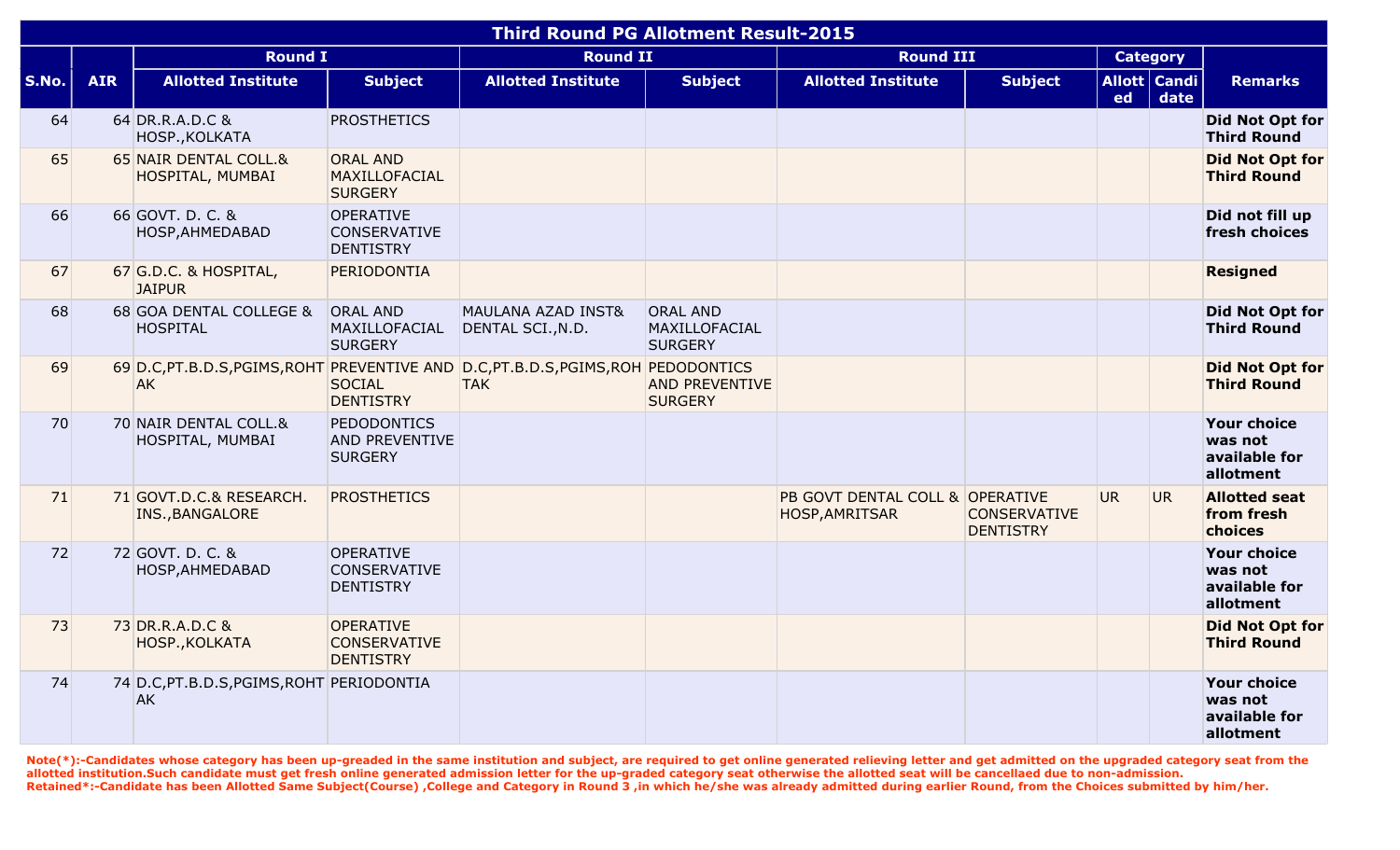|       |            |                                                     |                                                               | <b>Third Round PG Allotment Result-2015</b>            |                                                             |                                                |                                                               |            |                        |                                                             |
|-------|------------|-----------------------------------------------------|---------------------------------------------------------------|--------------------------------------------------------|-------------------------------------------------------------|------------------------------------------------|---------------------------------------------------------------|------------|------------------------|-------------------------------------------------------------|
|       |            | <b>Round I</b>                                      |                                                               | <b>Round II</b>                                        |                                                             | <b>Round III</b>                               |                                                               |            | <b>Category</b>        |                                                             |
| S.No. | <b>AIR</b> | <b>Allotted Institute</b>                           | <b>Subject</b>                                                | <b>Allotted Institute</b>                              | <b>Subject</b>                                              | <b>Allotted Institute</b>                      | <b>Subject</b>                                                | ed         | Allott   Candi<br>date | <b>Remarks</b>                                              |
| 75    |            | 75 GOVT. D. C. &<br>HOSP, AHMEDABAD                 | <b>PEDODONTICS</b><br><b>AND PREVENTIVE</b><br><b>SURGERY</b> |                                                        |                                                             |                                                |                                                               |            |                        | <b>Resigned</b>                                             |
| 76    |            | 76 MAULANA AZAD INST&<br>DENTAL SCI., N.D.          | <b>SOCIAL</b><br><b>DENTISTRY</b>                             | PREVENTIVE AND GOVT.D.C.& RESEARCH.<br>INS., BANGALORE | <b>OPERATIVE</b><br><b>CONSERVATIVE</b><br><b>DENTISTRY</b> |                                                |                                                               |            |                        | <b>Your choice</b><br>was not<br>available for<br>allotment |
| 77    |            | 77 GDC, THIRUVANANTHAPUR PROSTHETICS<br><b>AM</b>   |                                                               |                                                        |                                                             |                                                |                                                               |            |                        | <b>Resigned</b>                                             |
| 78    |            | 78 G.D.C & HOSPITAL,<br>MUMBAI                      | <b>PROSTHETICS</b>                                            |                                                        |                                                             |                                                |                                                               |            |                        | Did Not Opt for<br><b>Third Round</b>                       |
| 79    |            | 79 GOA DENTAL COLLEGE &<br><b>HOSPITAL</b>          | <b>PROSTHETICS</b>                                            |                                                        |                                                             |                                                |                                                               |            |                        | <b>Your choice</b><br>was not<br>available for<br>allotment |
| 80    |            | 80 REGIONAL DENTAL<br>COLLEGE, GUWAHATI             | <b>ORAL AND</b><br>MAXILLOFACIAL<br><b>SURGERY</b>            |                                                        |                                                             | IMS BHU Dental, Varanasi ORAL AND              | MAXILLOFACIAL<br><b>SURGERY</b>                               | UR.        | <b>OBC</b>             | <b>Allotted seat</b><br>from fresh<br>choices               |
| 81    |            | 81 PB GOVT DENTAL COLL &<br><b>HOSP, AMRITSAR</b>   | <b>ORAL AND</b><br><b>MAXILLOFACIAL</b><br><b>SURGERY</b>     |                                                        |                                                             |                                                |                                                               |            |                        | <b>Your choice</b><br>was not<br>available for<br>allotment |
| 82    |            | 82 G.D.C. & HOSPITAL,<br><b>AURANGABAD</b>          | <b>OPERATIVE</b><br><b>CONSERVATIVE</b><br><b>DENTISTRY</b>   |                                                        |                                                             |                                                |                                                               |            |                        | <b>Resigned</b>                                             |
| 83    |            | 83 GOVT. DENTAL COLLEGE,<br>KOZHIKODE               | PERIODONTIA                                                   |                                                        |                                                             |                                                |                                                               |            |                        | <b>Resigned</b>                                             |
| 84    |            | 84 PB GOVT DENTAL COLL & ORAL AND<br>HOSP, AMRITSAR | MAXILLOFACIAL<br><b>SURGERY</b>                               | D.C, PT.B.D.S, PGIMS, ROH PEDODONTICS<br><b>TAK</b>    | AND PREVENTIVE DENTAL SCI., N.D.<br><b>SURGERY</b>          | <b>MAULANA AZAD INST&amp;</b>                  | <b>PEDODONTICS</b><br><b>AND PREVENTIVE</b><br><b>SURGERY</b> | <b>OBC</b> | OBC                    | <b>Allotted seat</b><br>from fresh<br>choices               |
| 85    |            | 85 H.P.G.D.C. & HOSP.,<br><b>SHIMLA</b>             | <b>OPERATIVE</b><br><b>CONSERVATIVE</b><br><b>DENTISTRY</b>   |                                                        |                                                             | <b>MGPGI OF DENTAL</b><br>SCIENCES, PUDUCHERRY | <b>OPERATIVE</b><br><b>CONSERVATIVE</b><br><b>DENTISTRY</b>   | <b>UR</b>  | UR.                    | <b>Allotted seat</b><br>from fresh<br>choices               |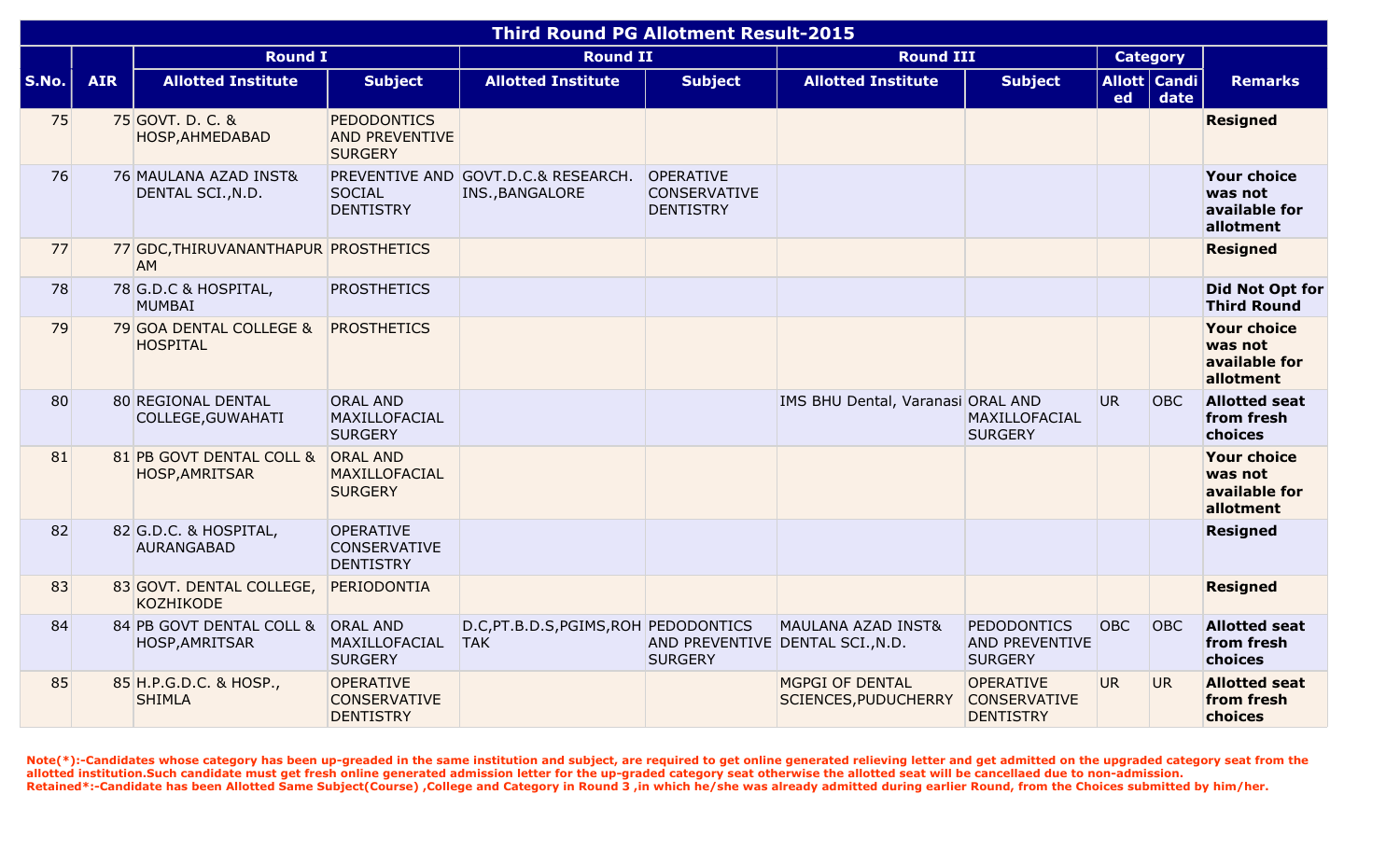|       |            |                                                   |                                                               | <b>Third Round PG Allotment Result-2015</b>    |                                                                       |                                             |                                                             |            |                        |                                                             |
|-------|------------|---------------------------------------------------|---------------------------------------------------------------|------------------------------------------------|-----------------------------------------------------------------------|---------------------------------------------|-------------------------------------------------------------|------------|------------------------|-------------------------------------------------------------|
|       |            | <b>Round I</b>                                    |                                                               | <b>Round II</b>                                |                                                                       | <b>Round III</b>                            |                                                             |            | <b>Category</b>        |                                                             |
| S.No. | <b>AIR</b> | <b>Allotted Institute</b>                         | <b>Subject</b>                                                | <b>Allotted Institute</b>                      | <b>Subject</b>                                                        | <b>Allotted Institute</b>                   | <b>Subject</b>                                              | ed         | Allott   Candi<br>date | <b>Remarks</b>                                              |
| 86    |            | 86 MGPGI OF DENTAL<br>SCIENCES, PUDUCHERRY        | <b>OPERATIVE</b><br><b>CONSERVATIVE</b><br><b>DENTISTRY</b>   |                                                |                                                                       | IMS BHU Dental, Varanasi OPERATIVE          | <b>CONSERVATIVE</b><br><b>DENTISTRY</b>                     | <b>OBC</b> | <b>OBC</b>             | <b>Allotted seat</b><br>from fresh<br>choices               |
| 87    |            | 87 DR.R.A.D.C &<br>HOSP., KOLKATA                 | <b>PROSTHETICS</b>                                            | <b>DR.R.A.D.C &amp;</b><br>HOSP., KOLKATA      | ORTHODONTIA                                                           | <b>IMS BHU Dental, Varanasi PROSTHETICS</b> |                                                             | <b>OBC</b> | <b>OBC</b>             | <b>Allotted seat</b><br>from fresh<br>choices               |
| 88    |            | 88 GDC, THIRUVANANTHAPUR ORAL AND<br><b>AM</b>    | MAXILLOFACIAL<br><b>SURGERY</b>                               |                                                |                                                                       |                                             |                                                             |            |                        | <b>Resigned</b>                                             |
| 89    |            | 89 PB GOVT DENTAL COLL &<br>HOSP, AMRITSAR        | <b>PROSTHETICS</b>                                            |                                                |                                                                       | H.P.G.D.C. & HOSP.,<br><b>SHIMLA</b>        | <b>OPERATIVE</b><br><b>CONSERVATIVE</b><br><b>DENTISTRY</b> | UR.        | <b>UR</b>              | <b>Allotted seat</b><br>from fresh<br>choices               |
| 90    |            | 90 GOVT.D.C.& RESEARCH.<br>INS., BANGALORE        | <b>PEDODONTICS</b><br><b>AND PREVENTIVE</b><br><b>SURGERY</b> |                                                |                                                                       |                                             |                                                             |            |                        | <b>Your choice</b><br>was not<br>available for<br>allotment |
| 91    |            | 91 T.N. GOVT. DENTAL<br><b>COLLEGE, CHENNAI</b>   | <b>PROSTHETICS</b>                                            | GDC, THIRUVANANTHAPU PROSTHETICS<br><b>RAM</b> |                                                                       |                                             |                                                             |            |                        | <b>Your choice</b><br>was not<br>available for<br>allotment |
| 92    |            | 92 GOVT. D. C. &<br>HOSP, AHMEDABAD               | <b>ORAL AND</b><br>MAXILLOFACIAL<br><b>SURGERY</b>            | G.D.C & HOSPITAL,<br><b>NAGPUR</b>             | <b>ORAL AND</b><br>MAXILLOFACIAL<br><b>SURGERY</b>                    |                                             |                                                             |            |                        | Did not fill up<br>fresh choices                            |
| 93    |            | 93 GOVT COLLEGE OF<br>DENTISTRY, INDORE           | <b>PROSTHETICS</b>                                            | G.D.C. & HOSPITAL,<br><b>JAIPUR</b>            | <b>PEDODONTICS</b><br>AND PREVENTIVE HOSP., KOLKATA<br><b>SURGERY</b> | <b>DR.R.A.D.C &amp;</b>                     | ORTHODONTIA                                                 | UR.        | <b>UR</b>              | <b>Allotted seat</b><br>from fresh<br>choices               |
| 94    |            | 94 GDC, THIRUVANANTHAPUR PERIODONTIA<br><b>AM</b> |                                                               |                                                |                                                                       |                                             |                                                             |            |                        | Did not fill up<br>fresh choices                            |
| 95    |            | 95 NAIR DENTAL COLL.&<br>HOSPITAL, MUMBAI         | <b>PROSTHETICS</b>                                            |                                                |                                                                       |                                             |                                                             |            |                        | <b>Resigned</b>                                             |
| 96    |            | 96 G.D.C. & HOSPITAL,<br>AURANGABAD               | <b>PROSTHETICS</b>                                            | G.D.C. & HOSPITAL,<br>AURANGABAD               | <b>OPERATIVE</b><br><b>CONSERVATIVE</b><br><b>DENTISTRY</b>           |                                             |                                                             |            |                        | <b>Your choice</b><br>was not<br>available for<br>allotment |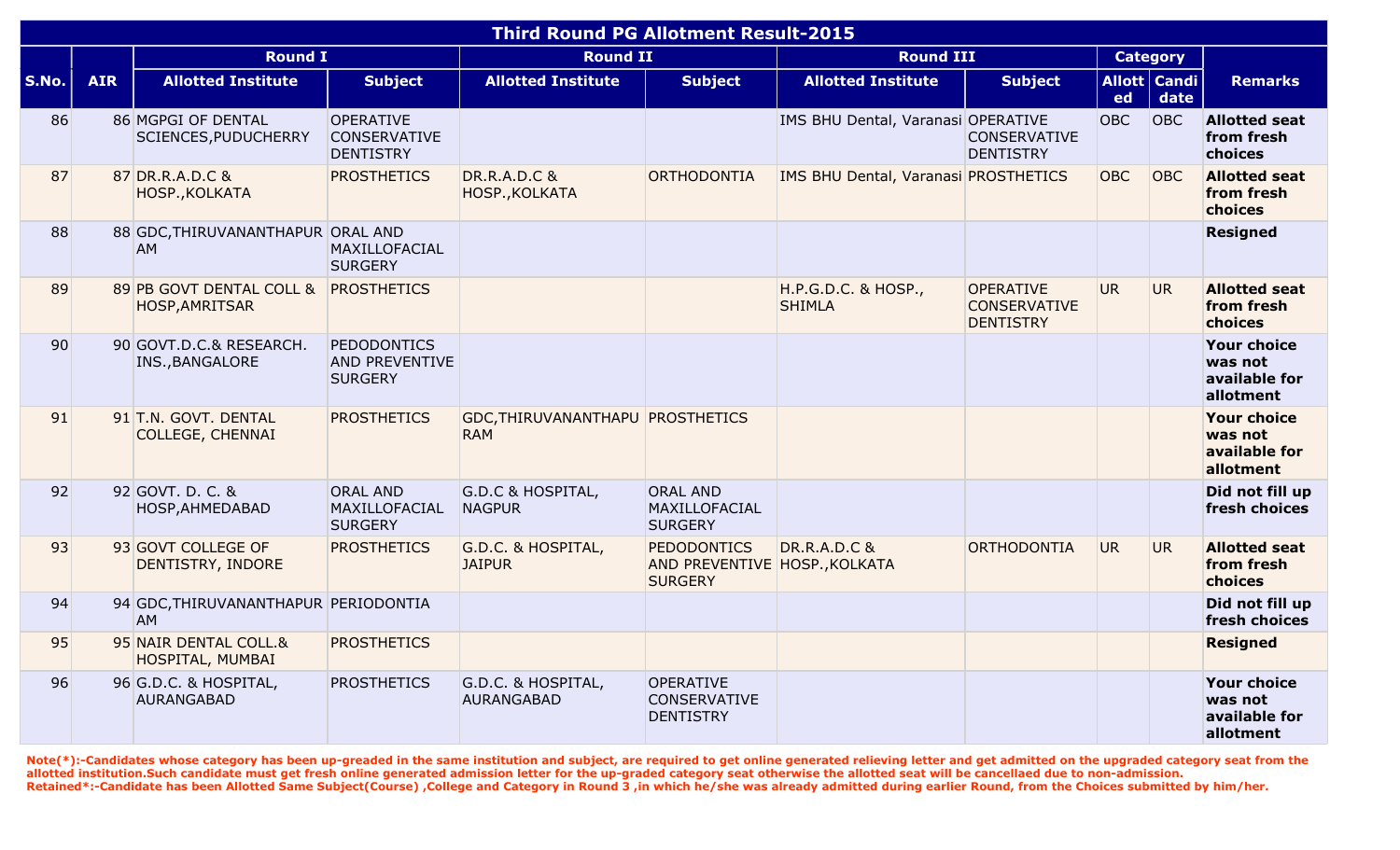|              |            |                                                    |                                                               | <b>Third Round PG Allotment Result-2015</b>      |                                 |                                                    |                                        |           |                        |                                                             |
|--------------|------------|----------------------------------------------------|---------------------------------------------------------------|--------------------------------------------------|---------------------------------|----------------------------------------------------|----------------------------------------|-----------|------------------------|-------------------------------------------------------------|
|              |            | <b>Round I</b>                                     |                                                               | <b>Round II</b>                                  |                                 | <b>Round III</b>                                   |                                        |           | <b>Category</b>        |                                                             |
| <b>S.No.</b> | <b>AIR</b> | <b>Allotted Institute</b>                          | <b>Subject</b>                                                | <b>Allotted Institute</b>                        | <b>Subject</b>                  | <b>Allotted Institute</b>                          | <b>Subject</b>                         | ed        | Allott   Candi<br>date | <b>Remarks</b>                                              |
| 97           |            | 97 GOVT.D.C. & HOSPITAL,<br><b>PATIALA</b>         | <b>PEDODONTICS</b><br><b>AND PREVENTIVE</b><br><b>SURGERY</b> |                                                  |                                 |                                                    |                                        |           |                        | <b>Resigned</b>                                             |
| 98           |            | 98 T.N. GOVT. DENTAL<br>COLLEGE, CHENNAI           | <b>ORAL AND</b><br>MAXILLOFACIAL<br><b>SURGERY</b>            |                                                  |                                 |                                                    |                                        |           |                        | Did Not Opt for<br><b>Third Round</b>                       |
| 99           |            | 99 GOVT. D. C. &<br>HOSP, AHMEDABAD                | <b>ORAL AND</b><br>MAXILLOFACIAL<br><b>SURGERY</b>            | PB GOVT DENTAL COLL & ORAL AND<br>HOSP, AMRITSAR | MAXILLOFACIAL<br><b>SURGERY</b> |                                                    |                                        |           |                        | <b>Your choice</b><br>was not<br>available for<br>allotment |
| 100          |            | 100 GOVT. D. C. &<br>HOSP, AHMEDABAD               | <b>PROSTHETICS</b>                                            |                                                  |                                 |                                                    |                                        |           |                        | <b>Your choice</b><br>was not<br>available for<br>allotment |
| 101          |            | 101 REGIONAL DENTAL<br>COLLEGE, GUWAHATI           | ORTHODONTIA                                                   |                                                  |                                 |                                                    |                                        |           |                        | <b>Your choice</b><br>was not<br>available for<br>allotment |
| 102          |            | 102 DR.R.A.D.C &<br>HOSP., KOLKATA                 | <b>PEDODONTICS</b><br><b>AND PREVENTIVE</b><br><b>SURGERY</b> |                                                  |                                 |                                                    |                                        |           |                        | <b>Resigned</b>                                             |
| 103          |            | 103 MGPGI OF DENTAL<br><b>SCIENCES, PUDUCHERRY</b> | <b>PROSTHETICS</b>                                            |                                                  |                                 | GOVT. DENTAL COLLEGE, ORAL AND<br><b>KOTTAYAM</b>  | <b>MAXILLOFACIAL</b><br><b>SURGERY</b> | UR.       | UR.                    | <b>Allotted seat</b><br>from fresh<br>choices               |
| 104          |            | 104 H.P.G.D.C. & HOSP.,<br><b>SHIMLA</b>           | <b>ORAL AND</b><br>MAXILLOFACIAL<br><b>SURGERY</b>            | GDC, THIRUVANANTHAPU ORAL AND<br><b>RAM</b>      | MAXILLOFACIAL<br><b>SURGERY</b> |                                                    |                                        |           |                        | Did not fill up<br>fresh choices                            |
| 105          |            | 105 H.P.G.D.C. & HOSP.,<br><b>SHIMLA</b>           | <b>PEDODONTICS</b><br><b>AND PREVENTIVE</b><br><b>SURGERY</b> |                                                  |                                 | GOVT. DENTAL COLLEGE, ORAL AND<br><b>KOZHIKODE</b> | MAXILLOFACIAL<br><b>SURGERY</b>        | <b>UR</b> | <b>OBC</b>             | <b>Allotted seat</b><br>from fresh<br>choices               |
| 106          |            | 106 H.P.G.D.C. & HOSP.,<br><b>SHIMLA</b>           | <b>PROSTHETICS</b>                                            |                                                  |                                 |                                                    |                                        |           |                        | Did Not Opt for<br><b>Third Round</b>                       |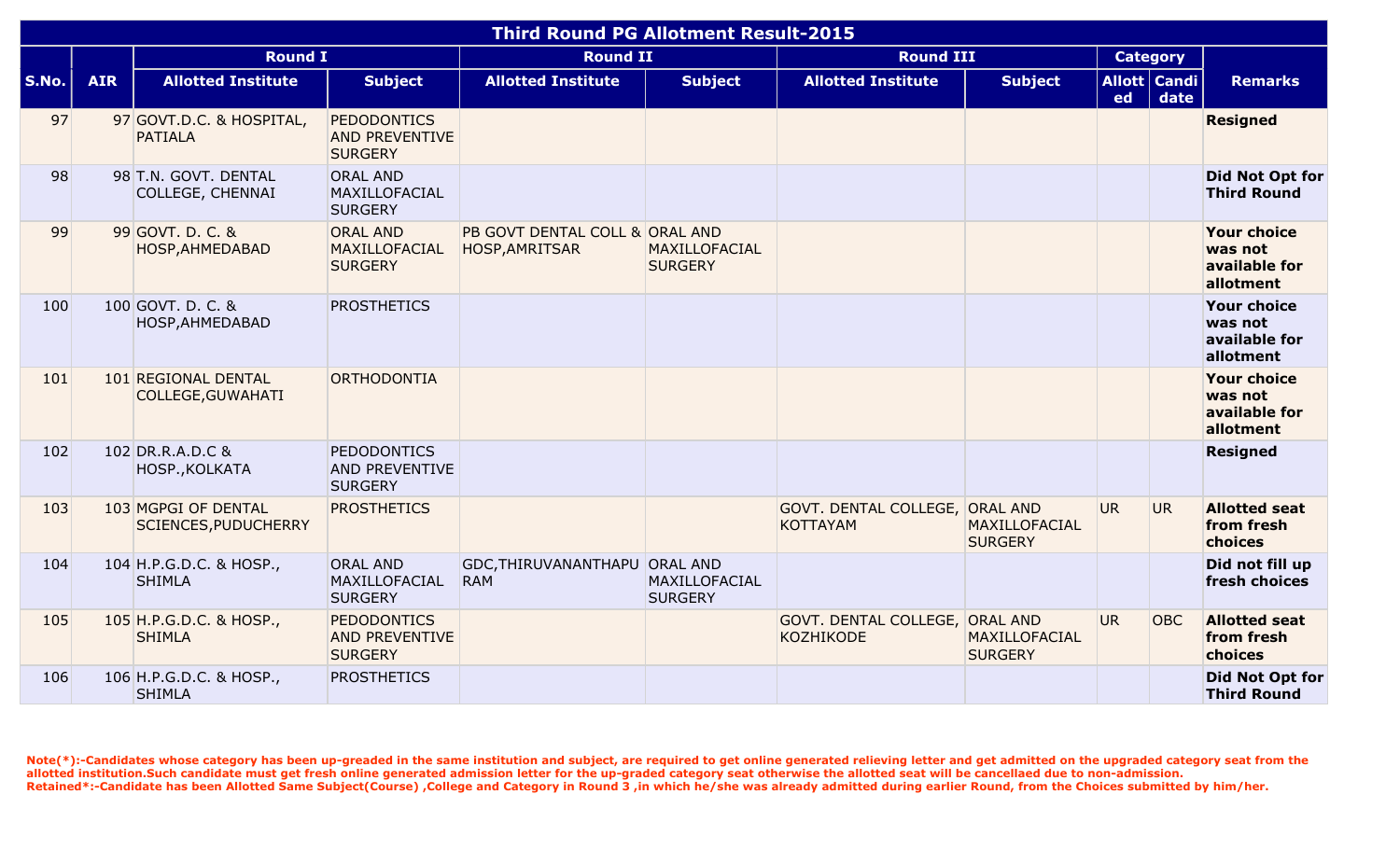|              |            |                                                                          |                                                                  | <b>Third Round PG Allotment Result-2015</b>                 |                                                               |                                              |                                                               |           |                          |                                                             |
|--------------|------------|--------------------------------------------------------------------------|------------------------------------------------------------------|-------------------------------------------------------------|---------------------------------------------------------------|----------------------------------------------|---------------------------------------------------------------|-----------|--------------------------|-------------------------------------------------------------|
|              |            | <b>Round I</b>                                                           |                                                                  | <b>Round II</b>                                             |                                                               | <b>Round III</b>                             |                                                               |           | <b>Category</b>          |                                                             |
| <b>S.No.</b> | <b>AIR</b> | <b>Allotted Institute</b>                                                | <b>Subject</b>                                                   | <b>Allotted Institute</b>                                   | <b>Subject</b>                                                | <b>Allotted Institute</b>                    | <b>Subject</b>                                                | ed        | Allott   Candi  <br>date | <b>Remarks</b>                                              |
| 107          |            | 107 REGIONAL DENTAL<br>COLLEGE, GUWAHATI                                 | <b>OPERATIVE</b><br><b>CONSERVATIVE</b><br><b>DENTISTRY</b>      | <b>GOA DENTAL COLLEGE &amp; ORAL AND</b><br><b>HOSPITAL</b> | MAXILLOFACIAL<br><b>SURGERY</b>                               |                                              |                                                               |           |                          | <b>Your choice</b><br>was not<br>available for<br>allotment |
| 108          |            | 108 GOVT. D. C. &<br>HOSP, AHMEDABAD                                     | <b>PROSTHETICS</b>                                               |                                                             |                                                               | REGIONAL DENTAL<br>COLLEGE, GUWAHATI         | <b>ORAL AND</b><br>MAXILLOFACIAL<br><b>SURGERY</b>            | <b>UR</b> | UR.                      | <b>Allotted seat</b><br>from fresh<br>choices               |
| 109          |            | 109 T.N. GOVT. DENTAL<br><b>COLLEGE, CHENNAI</b>                         | <b>PROSTHETICS</b>                                               | GDC, THIRUVANANTHAPU ORAL AND<br><b>RAM</b>                 | <b>MAXILLOFACIAL</b><br><b>SURGERY</b>                        | T.N. GOVT. DENTAL<br><b>COLLEGE, CHENNAI</b> | <b>ORAL AND</b><br>MAXILLOFACIAL<br><b>SURGERY</b>            | <b>UR</b> | <b>OBC</b>               | <b>Allotted seat</b><br>from fresh<br>choices               |
| 110          |            | 110 S.C.B.DENTAL<br>COLL&HOSPITAL, CUTTACK AND PREVENTIVE HOSP, AMRITSAR | PEDODONTICS<br><b>SURGERY</b>                                    | PB GOVT DENTAL COLL & PEDODONTICS                           | <b>AND PREVENTIVE</b><br><b>SURGERY</b>                       |                                              |                                                               |           |                          | <b>Your choice</b><br>was not<br>available for<br>allotment |
| 111          |            | 111 G.D.C. & HOSPITAL,<br><b>AURANGABAD</b>                              | <b>PROSTHETICS</b>                                               | <b>GOVT COLLEGE OF</b><br>DENTISTRY, INDORE                 | <b>PROSTHETICS</b>                                            |                                              |                                                               |           |                          | <b>Your choice</b><br>was not<br>available for<br>allotment |
| 112          |            | 112 MAULANA AZAD INST&<br>DENTAL SCI., N.D.                              | <b>ORAL MEDICINE</b><br><b>AND RADIOLOGY</b>                     |                                                             |                                                               | G.D.C. & HOSPITAL,<br><b>JAIPUR</b>          | <b>PEDODONTICS</b><br><b>AND PREVENTIVE</b><br><b>SURGERY</b> | <b>UR</b> | <b>OBC</b>               | <b>Allotted seat</b><br>from fresh<br>choices               |
| 113          |            | 113 GOVT.D.C.& RESEARCH.<br>INS., BANGALORE                              | PREVENTIVE AND DR.R.A.D.C &<br><b>SOCIAL</b><br><b>DENTISTRY</b> | HOSP., KOLKATA                                              | <b>PROSTHETICS</b>                                            |                                              |                                                               |           |                          | <b>Did Not Opt for</b><br><b>Third Round</b>                |
| 114          |            | 116 FACULTY OF DEN.SCI.,<br>KGMU, LUCKNOW                                | PERIODONTIA                                                      | GOVT. D. C. &<br>HOSP, AHMEDABAD                            | <b>PEDODONTICS</b><br><b>AND PREVENTIVE</b><br><b>SURGERY</b> |                                              |                                                               |           |                          | <b>Your choice</b><br>was not<br>available for<br>allotment |
| 115          |            | 117 T.N. GOVT. DENTAL<br><b>COLLEGE, CHENNAI</b>                         | <b>PROSTHETICS</b>                                               | G.D.C. & HOSPITAL,<br><b>AURANGABAD</b>                     | <b>PROSTHETICS</b>                                            | <b>GOVT. D. C. &amp;</b><br>HOSP, AHMEDABAD  | <b>PROSTHETICS</b>                                            | <b>UR</b> | UR.                      | <b>Allotted seat</b><br>from fresh<br>choices               |
| 116          |            | 118 FACULTY OF DEN.SCI.,<br>KGMU, LUCKNOW                                | PERIODONTIA                                                      |                                                             |                                                               |                                              |                                                               |           |                          | <b>Resigned</b>                                             |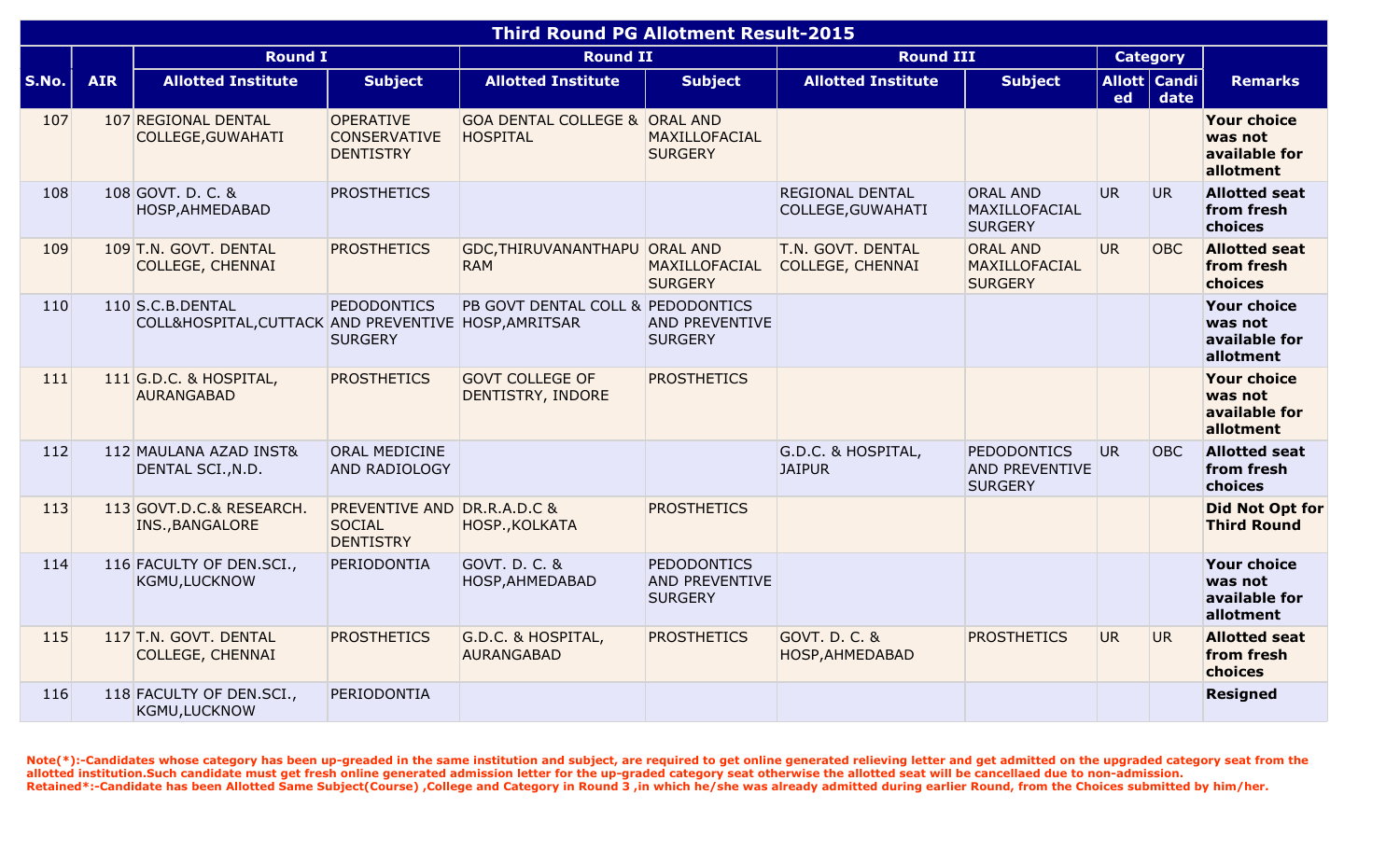|       |            |                                                                      |                    | <b>Third Round PG Allotment Result-2015</b>                          |                                                               |                                                            |                                                             |           |                        |                                                             |
|-------|------------|----------------------------------------------------------------------|--------------------|----------------------------------------------------------------------|---------------------------------------------------------------|------------------------------------------------------------|-------------------------------------------------------------|-----------|------------------------|-------------------------------------------------------------|
|       |            | <b>Round I</b>                                                       |                    | <b>Round II</b>                                                      |                                                               | <b>Round III</b>                                           |                                                             |           | <b>Category</b>        |                                                             |
| S.No. | <b>AIR</b> | <b>Allotted Institute</b>                                            | <b>Subject</b>     | <b>Allotted Institute</b>                                            | <b>Subject</b>                                                | <b>Allotted Institute</b>                                  | <b>Subject</b>                                              | ed        | Allott   Candi<br>date | <b>Remarks</b>                                              |
| 117   |            | 119 DR.R.A.D.C &<br>HOSP., KOLKATA                                   | PERIODONTIA        |                                                                      |                                                               | S.C.B.DENTAL<br>COLL&HOSPITAL, CUTTAC<br>K                 | <b>PROSTHETICS</b>                                          | <b>UR</b> | UR.                    | <b>Allotted seat</b><br>from fresh<br>choices               |
| 118   |            | 120 NAIR DENTAL COLL.&<br>HOSPITAL, MUMBAI                           | PERIODONTIA        | <b>DR.R.A.D.C &amp;</b><br>HOSP., KOLKATA                            | <b>PEDODONTICS</b><br><b>AND PREVENTIVE</b><br><b>SURGERY</b> |                                                            |                                                             |           |                        | <b>Your choice</b><br>was not<br>available for<br>allotment |
| 119   | 121        |                                                                      |                    | <b>NAIR DENTAL COLL.&amp;</b><br>HOSPITAL, MUMBAI                    | <b>PROSTHETICS</b>                                            |                                                            |                                                             |           |                        | <b>Your choice</b><br>was not<br>available for<br>allotment |
| 120   |            | 122 UP Rural Institute of<br><b>Medical Sciences and</b><br>Research | PERIODONTIA        | G.D.C. & HOSPITAL,<br><b>AURANGABAD</b>                              | <b>PROSTHETICS</b>                                            |                                                            |                                                             |           |                        | <b>Your choice</b><br>was not<br>available for<br>allotment |
| 121   |            | 123 G.D.C & HOSPITAL,<br><b>NAGPUR</b>                               | PERIODONTIA        | <b>REGIONAL DENTAL</b><br>COLLEGE, GUWAHATI                          | <b>OPERATIVE</b><br><b>CONSERVATIVE</b><br><b>DENTISTRY</b>   | PB GOVT DENTAL COLL & PROSTHETICS<br>HOSP, AMRITSAR        |                                                             | UR.       | UR.                    | <b>Allotted seat</b><br>from fresh<br>choices               |
| 122   |            | 124 DR.Z.A.D.C., FAC.OF<br>MEDICINE, ALIGARH                         | PERIODONTIA        |                                                                      |                                                               |                                                            |                                                             |           |                        | <b>Your choice</b><br>was not<br>available for<br>allotment |
| 123   |            | 125 GOVT. D. C. &<br>HOSP, AHMEDABAD                                 | PERIODONTIA        | G.D.C. & HOSPITAL,<br><b>JAIPUR</b>                                  | PERIODONTIA                                                   | GDC, THIRUVANANTHAPU<br><b>RAM</b>                         | <b>ORAL AND</b><br>MAXILLOFACIAL<br><b>SURGERY</b>          | UR.       | UR.                    | <b>Allotted seat</b><br>from fresh<br>choices               |
| 124   |            | 126 REGIONAL DENTAL<br>COLLEGE, GUWAHATI                             | <b>PROSTHETICS</b> | GOVT.D.C. & HOSPITAL,<br><b>PATIALA</b>                              | <b>PEDODONTICS</b><br><b>SURGERY</b>                          | <b>REGIONAL DENTAL</b><br>AND PREVENTIVE COLLEGE, GUWAHATI | <b>OPERATIVE</b><br><b>CONSERVATIVE</b><br><b>DENTISTRY</b> | UR.       | <b>OBC</b>             | <b>Allotted seat</b><br>from fresh<br>choices               |
| 125   |            | 127 GOVT COLLEGE OF<br>DENTISTRY, INDORE                             | PERIODONTIA        | S.C.B.DENTAL<br>COLL&HOSPITAL, CUTTAC AND PREVENTIVE AURANGABAD<br>K | <b>PEDODONTICS</b><br><b>SURGERY</b>                          | G.D.C. & HOSPITAL,                                         | <b>PROSTHETICS</b>                                          | UR.       | UR.                    | <b>Allotted seat</b><br>from fresh<br>choices               |
| 126   |            | 128 GDC, THIRUVANANTHAPUR PERIODONTIA<br><b>AM</b>                   |                    | T.N. GOVT. DENTAL<br>COLLEGE, CHENNAI                                | <b>PROSTHETICS</b>                                            | GOVT.D.C. & HOSPITAL,<br><b>PATIALA</b>                    | PEDODONTICS<br><b>AND PREVENTIVE</b><br><b>SURGERY</b>      | UR.       | OBC                    | <b>Allotted seat</b><br>from fresh<br>choices               |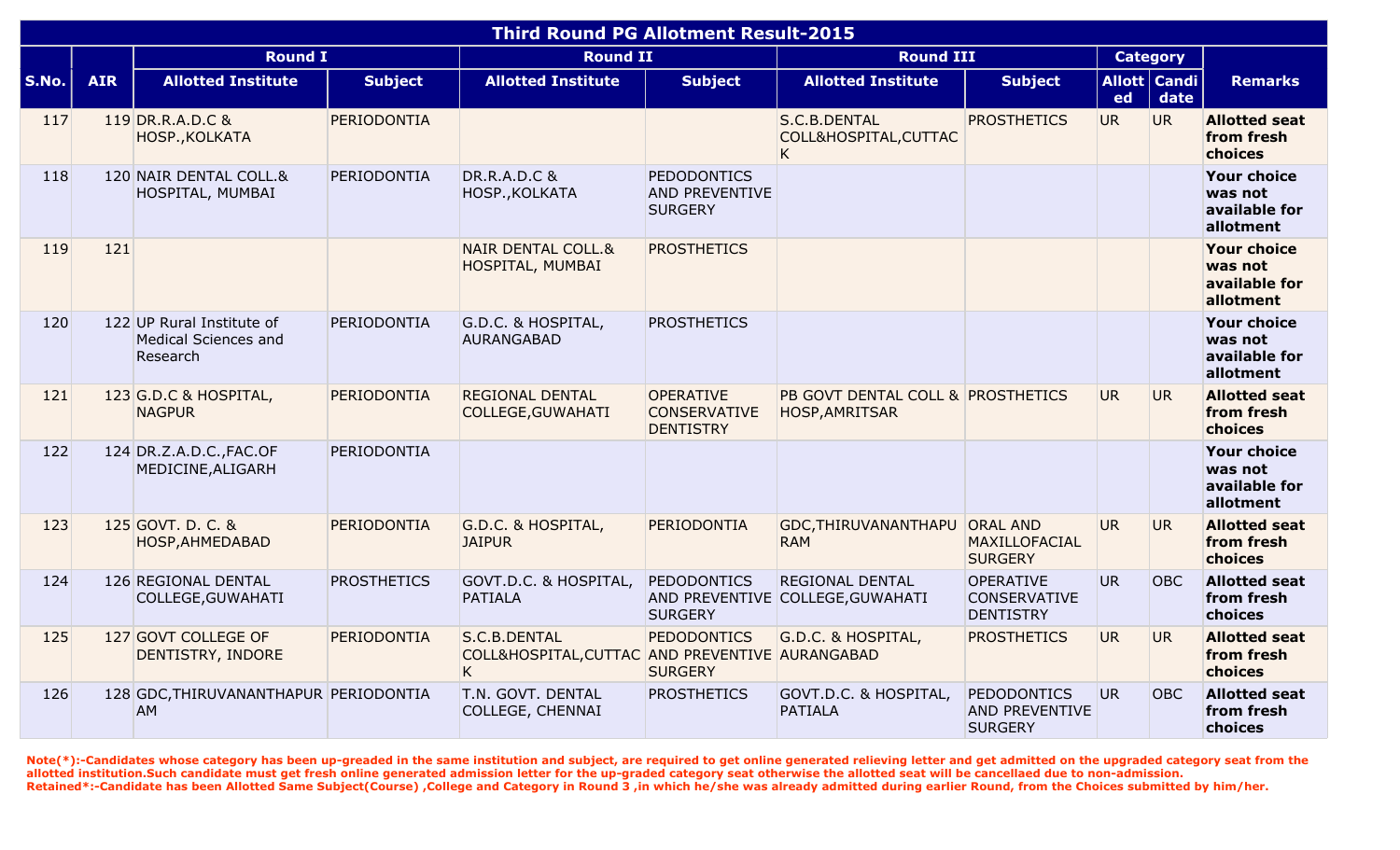| <b>Third Round PG Allotment Result-2015</b><br><b>Category</b> |            |                                               |                      |                                                                  |                                                            |                                                           |                                                               |           |                          |                                                             |
|----------------------------------------------------------------|------------|-----------------------------------------------|----------------------|------------------------------------------------------------------|------------------------------------------------------------|-----------------------------------------------------------|---------------------------------------------------------------|-----------|--------------------------|-------------------------------------------------------------|
|                                                                |            | <b>Round I</b>                                |                      | <b>Round II</b>                                                  |                                                            | <b>Round III</b>                                          |                                                               |           |                          |                                                             |
| S.No.                                                          | <b>AIR</b> | <b>Allotted Institute</b>                     | <b>Subject</b>       | <b>Allotted Institute</b>                                        | <b>Subject</b>                                             | <b>Allotted Institute</b>                                 | <b>Subject</b>                                                | ed        | Allott   Candi  <br>date | <b>Remarks</b>                                              |
| 127                                                            | 129        |                                               |                      |                                                                  |                                                            | S.C.B.DENTAL<br>COLL&HOSPITAL, CUTTAC AND PREVENTIVE<br>K | <b>PEDODONTICS</b><br><b>SURGERY</b>                          | <b>UR</b> | <b>OBC</b>               | <b>Allotted in</b><br>third round<br>(first time)           |
| 128                                                            |            | 130 GOVT.D.C.& RESEARCH.<br>INS., BANGALORE   | PERIODONTIA          |                                                                  |                                                            |                                                           |                                                               |           |                          | <b>Resigned</b>                                             |
| 129                                                            |            | 131 GOVT. D. C. &<br>HOSP, AHMEDABAD          | PERIODONTIA          | <b>NAIR DENTAL COLL.&amp;</b><br>HOSPITAL, MUMBAI                | PERIODONTIA                                                |                                                           |                                                               |           |                          | <b>Your choice</b><br>was not<br>available for<br>allotment |
| 130                                                            |            | 132 GDC, THIRUVANANTHAPUR ORAL MEDICINE<br>AM | <b>AND RADIOLOGY</b> | GDC, THIRUVANANTHAPU PERIODONTIA<br>RAM                          |                                                            | GOVT.D.C.& RESEARCH.<br>INS., BANGALORE                   | <b>PROSTHETICS</b>                                            | <b>UR</b> | UR <sub></sub>           | <b>Allotted seat</b><br>from fresh<br>choices               |
| 131                                                            |            | 133 GOVT.D.C. & HOSPITAL,<br><b>PATIALA</b>   | PERIODONTIA          |                                                                  |                                                            | G.D.C. & HOSPITAL,<br><b>JAIPUR</b>                       | PERIODONTIA                                                   | <b>UR</b> | UR.                      | <b>Allotted seat</b><br>from fresh<br>choices               |
| 132                                                            |            | 134 T.N. GOVT. DENTAL<br>COLLEGE, CHENNAI     | PERIODONTIA          |                                                                  |                                                            | T.N. GOVT. DENTAL<br><b>COLLEGE, CHENNAI</b>              | <b>ORAL AND</b><br><b>MAXILLOFACIAL</b><br><b>SURGERY</b>     | <b>UR</b> | OBC                      | <b>Allotted seat</b><br>from fresh<br>choices               |
| 133                                                            |            | 135 FACULTY OF DEN.SCI.,<br>KGMU, LUCKNOW     | <b>ORAL MEDICINE</b> | <b>MAULANA AZAD INST&amp;</b><br>AND RADIOLOGY DENTAL SCI., N.D. | <b>PREVENTIVE AND</b><br><b>SOCIAL</b><br><b>DENTISTRY</b> |                                                           |                                                               |           |                          | <b>Did Not Opt for</b><br><b>Third Round</b>                |
| 134                                                            |            | 136 G.D.C. & HOSPITAL,<br><b>AURANGABAD</b>   | PERIODONTIA          | FACULTY OF DEN.SCI.,<br>KGMU, LUCKNOW                            | PERIODONTIA                                                |                                                           |                                                               |           |                          | <b>Your choice</b><br>was not<br>available for<br>allotment |
| 135                                                            |            | 137 DR.R.A.D.C &<br>HOSP., KOLKATA            | PERIODONTIA          | GOVT. D. C. &<br>HOSP, AHMEDABAD                                 | <b>ORAL AND</b><br>MAXILLOFACIAL<br><b>SURGERY</b>         | GOVT. DENTAL COLLEGE, ORAL AND<br><b>KOTTAYAM</b>         | MAXILLOFACIAL<br><b>SURGERY</b>                               | <b>UR</b> | UR.                      | <b>Allotted seat</b><br>from fresh<br>choices               |
| 136                                                            |            | 138 PB GOVT DENTAL COLL &<br>HOSP, AMRITSAR   | PERIODONTIA          | GOVT. D. C. &<br>HOSP, AHMEDABAD                                 | <b>ORAL AND</b><br>MAXILLOFACIAL<br><b>SURGERY</b>         | H.P.G.D.C. & HOSP.,<br><b>SHIMLA</b>                      | <b>PEDODONTICS</b><br><b>AND PREVENTIVE</b><br><b>SURGERY</b> | <b>UR</b> | <b>UR</b>                | <b>Allotted seat</b><br>from fresh<br>choices               |
| 137                                                            |            | 139 GOVT.D.C.& RESEARCH.<br>INS., BANGALORE   | PERIODONTIA          | H.P.G.D.C. & HOSP.,<br><b>SHIMLA</b>                             | <b>ORAL AND</b><br>MAXILLOFACIAL<br><b>SURGERY</b>         | MGPGI OF DENTAL<br>SCIENCES, PUDUCHERRY                   | <b>PROSTHETICS</b>                                            | <b>UR</b> | OBC                      | <b>Allotted seat</b><br>from fresh<br>choices               |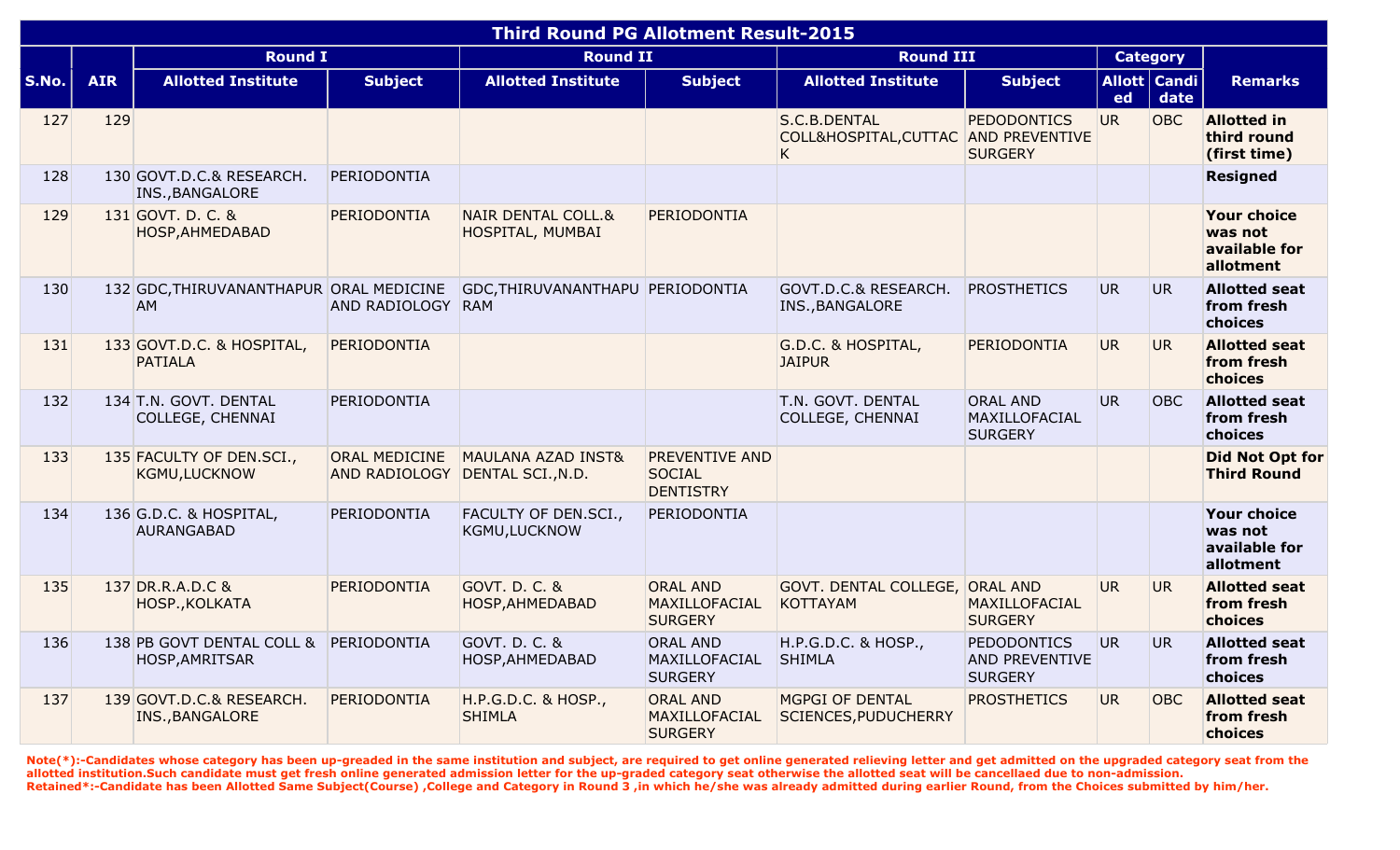|       |            |                                                    |                                                     | <b>Third Round PG Allotment Result-2015</b>                       |                    |                                                |                                                    |           |                        |                                                             |
|-------|------------|----------------------------------------------------|-----------------------------------------------------|-------------------------------------------------------------------|--------------------|------------------------------------------------|----------------------------------------------------|-----------|------------------------|-------------------------------------------------------------|
|       |            | <b>Round I</b>                                     |                                                     | <b>Round II</b>                                                   |                    | <b>Round III</b>                               |                                                    |           | <b>Category</b>        |                                                             |
| S.No. | <b>AIR</b> | <b>Allotted Institute</b>                          | <b>Subject</b>                                      | <b>Allotted Institute</b>                                         | <b>Subject</b>     | <b>Allotted Institute</b>                      | <b>Subject</b>                                     | ed        | Allott   Candi<br>date | <b>Remarks</b>                                              |
| 138   |            | 140 GOA DENTAL COLLEGE &<br><b>HOSPITAL</b>        | PERIODONTIA                                         | T.N. GOVT. DENTAL<br>COLLEGE, CHENNAI                             | <b>PROSTHETICS</b> |                                                |                                                    |           |                        | <b>Your choice</b><br>was not<br>available for<br>allotment |
| 139   |            | 141 MGPGI OF DENTAL<br><b>SCIENCES, PUDUCHERRY</b> | PERIODONTIA                                         | GOVT. DENTAL COLLEGE, PERIODONTIA<br><b>KOZHIKODE</b>             |                    | GDC, THIRUVANANTHAPU PERIODONTIA<br><b>RAM</b> |                                                    | UR.       | UR.                    | <b>Allotted seat</b><br>from fresh<br>choices               |
| 140   |            | 142 DR.R.A.D.C &<br>HOSP., KOLKATA                 | ORAL<br><b>PATHOLOGY</b>                            | <b>DR.R.A.D.C &amp;</b><br>HOSP., KOLKATA                         | PERIODONTIA        | T.N. GOVT. DENTAL<br>COLLEGE, CHENNAI          | <b>PROSTHETICS</b>                                 | <b>UR</b> | <b>UR</b>              | <b>Allotted seat</b><br>from fresh<br>choices               |
| 141   |            | 143 GOVT.D.C.& RESEARCH.<br>INS., BANGALORE        | <b>ORAL MEDICINE</b><br>AND RADIOLOGY KGMU, LUCKNOW | <b>FACULTY OF DEN.SCI.,</b>                                       | PERIODONTIA        |                                                |                                                    |           |                        | <b>Your choice</b><br>was not<br>available for<br>allotment |
| 142   | 145        |                                                    |                                                     | GOVT. D. C. &<br>HOSP, AHMEDABAD                                  | PERIODONTIA        |                                                |                                                    |           |                        | <b>Your choice</b><br>was not<br>available for<br>allotment |
| 143   |            | 146 H.P.G.D.C. & HOSP.,<br><b>SHIMLA</b>           | PERIODONTIA                                         | <b>REGIONAL DENTAL</b><br>COLLEGE, GUWAHATI                       | <b>PROSTHETICS</b> |                                                |                                                    |           |                        | <b>Your choice</b><br>was not<br>available for<br>allotment |
| 144   |            | 147 REGIONAL DENTAL<br>COLLEGE, GUWAHATI           | PERIODONTIA                                         | T.N. GOVT. DENTAL<br>COLLEGE, CHENNAI                             | <b>PROSTHETICS</b> | GOVT. D. C. &<br>HOSP, AHMEDABAD               | <b>ORAL AND</b><br>MAXILLOFACIAL<br><b>SURGERY</b> | UR.       | <b>UR</b>              | <b>Allotted seat</b><br>from fresh<br>choices               |
| 145   |            | 149 T.N. GOVT. DENTAL<br><b>COLLEGE, CHENNAI</b>   | PERIODONTIA                                         | <b>GOVT. D. C. &amp;</b><br>HOSP, AHMEDABAD                       | PERIODONTIA        | T.N. GOVT. DENTAL<br><b>COLLEGE, CHENNAI</b>   | <b>PROSTHETICS</b>                                 | <b>UR</b> | UR.                    | <b>Allotted seat</b><br>from fresh<br>choices               |
| 146   |            | 150 GOVT. DENTAL COLLEGE,<br><b>KOZHIKODE</b>      |                                                     | ORAL MEDICINE T.N. GOVT. DENTAL<br>AND RADIOLOGY COLLEGE, CHENNAI | PERIODONTIA        |                                                |                                                    |           |                        | <b>Your choice</b><br>was not<br>available for<br>allotment |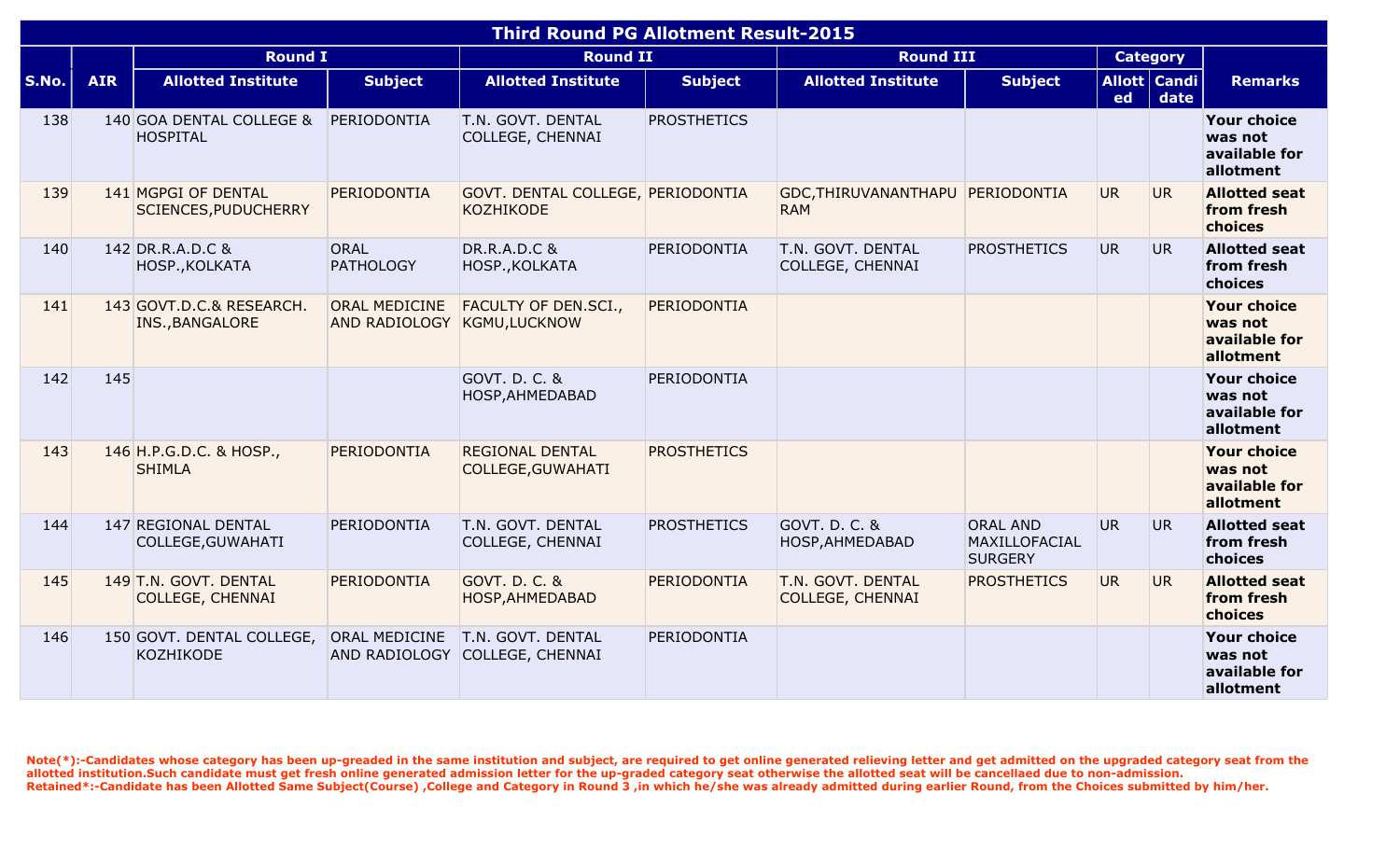|       |            |                                               |                                                            | <b>Third Round PG Allotment Result-2015</b>                      |                                                            |                                                       |                                                    |                |                          |                                                             |
|-------|------------|-----------------------------------------------|------------------------------------------------------------|------------------------------------------------------------------|------------------------------------------------------------|-------------------------------------------------------|----------------------------------------------------|----------------|--------------------------|-------------------------------------------------------------|
|       |            | <b>Round I</b>                                |                                                            | <b>Round II</b>                                                  |                                                            | <b>Round III</b>                                      |                                                    |                | <b>Category</b>          |                                                             |
| S.No. | <b>AIR</b> | <b>Allotted Institute</b>                     | <b>Subject</b>                                             | <b>Allotted Institute</b>                                        | <b>Subject</b>                                             | <b>Allotted Institute</b>                             | <b>Subject</b>                                     | ed             | Allott   Candi  <br>date | <b>Remarks</b>                                              |
| 147   |            | 151 G.D.C & HOSPITAL,<br><b>MUMBAI</b>        | <b>ORAL MEDICINE</b><br>AND RADIOLOGY KGMU, LUCKNOW        | <b>FACULTY OF DEN.SCI.,</b>                                      | ORAL MEDICINE                                              | MAULANA AZAD INST&<br>AND RADIOLOGY DENTAL SCI., N.D. | <b>ORAL MEDICINE</b><br><b>AND RADIOLOGY</b>       | UR <sub></sub> | <b>UR</b>                | <b>Allotted seat</b><br>from fresh<br>choices               |
| 148   |            | 152 T.N. GOVT. DENTAL<br>COLLEGE, CHENNAI     | <b>PREVENTIVE AND</b><br><b>SOCIAL</b><br><b>DENTISTRY</b> |                                                                  |                                                            |                                                       |                                                    |                |                          | <b>Not Reported</b><br><b>Seat Cancelled</b>                |
| 149   |            | 153 T.N. GOVT. DENTAL<br>COLLEGE, CHENNAI     | <b>ORAL MEDICINE</b>                                       | MGPGI OF DENTAL<br>AND RADIOLOGY SCIENCES, PUDUCHERRY            | PERIODONTIA                                                |                                                       |                                                    |                |                          | <b>Your choice</b><br>was not<br>available for<br>allotment |
| 150   | 154        |                                               |                                                            | PB GOVT DENTAL COLL & PERIODONTIA<br>HOSP, AMRITSAR              |                                                            | GOVT.D.C. & HOSPITAL,<br><b>PATIALA</b>               | PERIODONTIA                                        | UR.            | UR.                      | <b>Allotted seat</b><br>from fresh<br>choices               |
| 151   |            | 155 GOVT. DENTAL COLLEGE,<br><b>KOZHIKODE</b> | ORAL<br><b>PATHOLOGY</b>                                   | GOVT. DENTAL COLLEGE, ORAL MEDICINE<br>KOZHIKODE                 | AND RADIOLOGY KOZHIKODE                                    | GOVT. DENTAL COLLEGE, PERIODONTIA                     |                                                    | UR.            | <b>OBC</b>               | <b>Allotted seat</b><br>from fresh<br>choices               |
| 152   |            | 156 GOA DENTAL COLLEGE &<br><b>HOSPITAL</b>   | <b>ORAL MEDICINE</b><br>AND RADIOLOGY TAK                  | D.C, PT.B.D.S, PGIMS, ROH PREVENTIVE AND                         | <b>SOCIAL</b><br><b>DENTISTRY</b>                          |                                                       |                                                    |                |                          | <b>Your choice</b><br>was not<br>available for<br>allotment |
| 153   | 158        |                                               |                                                            | UP Rural Institute of<br><b>Medical Sciences and</b><br>Research | PERIODONTIA                                                | H.P.G.D.C. & HOSP.,<br><b>SHIMLA</b>                  | <b>ORAL AND</b><br>MAXILLOFACIAL<br><b>SURGERY</b> | UR.            | <b>UR</b>                | <b>Allotted seat</b><br>from fresh<br>choices               |
| 154   | 159        |                                               |                                                            | G.D.C & HOSPITAL,<br><b>NAGPUR</b>                               | PERIODONTIA                                                |                                                       |                                                    |                |                          | <b>Your choice</b><br>was not<br>available for<br>allotment |
| 155   | 160        |                                               |                                                            | <b>GOVT.D.C.&amp; RESEARCH.</b><br><b>INS., BANGALORE</b>        | <b>PREVENTIVE AND</b><br><b>SOCIAL</b><br><b>DENTISTRY</b> |                                                       |                                                    |                |                          | <b>Not Reported</b><br><b>Seat Cancelled</b>                |
| 156   |            | 161 DR.R.A.D.C &<br>HOSP., KOLKATA            | ORAL<br><b>PATHOLOGY</b>                                   | <b>GOA DENTAL COLLEGE &amp; PERIODONTIA</b><br><b>HOSPITAL</b>   |                                                            | GOVT. D. C. &<br>HOSP, AHMEDABAD                      | <b>ORAL AND</b><br>MAXILLOFACIAL<br><b>SURGERY</b> | UR.            | UR                       | <b>Allotted seat</b><br>from fresh<br>choices               |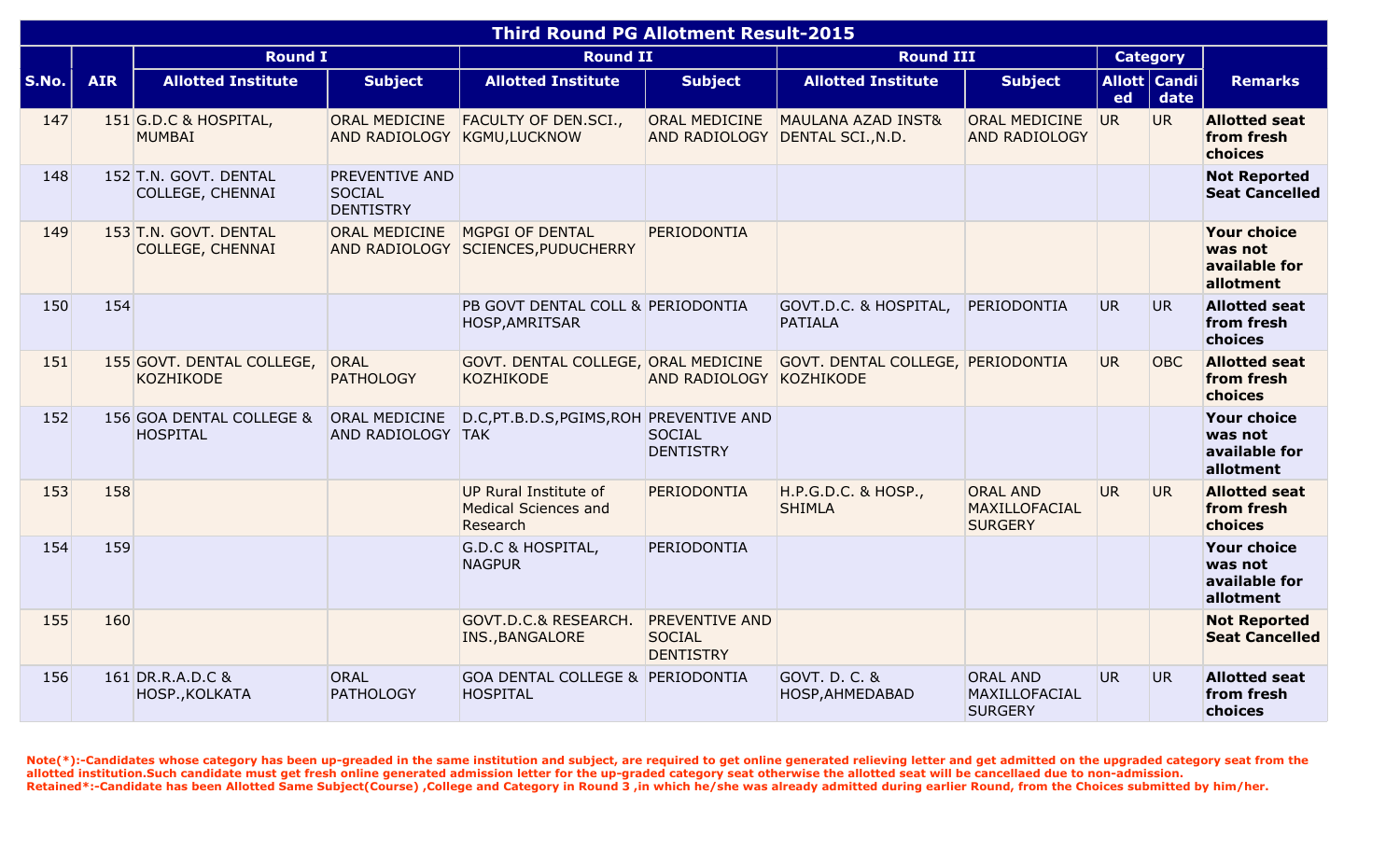| <b>Third Round PG Allotment Result-2015</b> |            |                                                    |                                 |                                                |                                                            |                                                            |                                                               |           |                        |                                                             |
|---------------------------------------------|------------|----------------------------------------------------|---------------------------------|------------------------------------------------|------------------------------------------------------------|------------------------------------------------------------|---------------------------------------------------------------|-----------|------------------------|-------------------------------------------------------------|
|                                             |            | <b>Round I</b>                                     |                                 | <b>Round II</b>                                |                                                            | <b>Round III</b>                                           |                                                               |           | <b>Category</b>        |                                                             |
| S.No.                                       | <b>AIR</b> | <b>Allotted Institute</b>                          | <b>Subject</b>                  | <b>Allotted Institute</b>                      | <b>Subject</b>                                             | <b>Allotted Institute</b>                                  | <b>Subject</b>                                                | ed        | Allott   Candi<br>date | <b>Remarks</b>                                              |
| 157                                         | 162        |                                                    |                                 | <b>DR.R.A.D.C &amp;</b><br>HOSP., KOLKATA      | ORAL<br><b>PATHOLOGY</b>                                   | <b>DR.R.A.D.C &amp;</b><br>HOSP., KOLKATA                  | PERIODONTIA                                                   | <b>UR</b> | <b>UR</b>              | <b>Allotted seat</b><br>from fresh<br>choices               |
| 158                                         |            | 163 NAIR DENTAL COLL.&<br>HOSPITAL, MUMBAI         | ORAL<br><b>PATHOLOGY</b>        |                                                |                                                            |                                                            |                                                               |           |                        | <b>Not Reported</b><br><b>Seat Cancelled</b>                |
| 159                                         |            | 164 GDC, THIRUVANANTHAPUR ORAL<br><b>AM</b>        | <b>PATHOLOGY</b>                |                                                |                                                            |                                                            |                                                               |           |                        | <b>Resigned</b>                                             |
| 160                                         |            | 165 G.D.C. & HOSPITAL,<br><b>AURANGABAD</b>        | ORAL<br><b>PATHOLOGY</b>        | GOVT.D.C.& RESEARCH.<br>INS., BANGALORE        | PERIODONTIA                                                | PB GOVT DENTAL COLL & PERIODONTIA<br><b>HOSP, AMRITSAR</b> |                                                               | <b>UR</b> | UR.                    | <b>Allotted seat</b><br>from fresh<br>choices               |
| 161                                         |            | 166 GOVT. D. C. &<br>HOSP, AHMEDABAD               | <b>ORAL</b><br><b>PATHOLOGY</b> |                                                |                                                            |                                                            |                                                               |           |                        | <b>Resigned</b>                                             |
| 162                                         | 168        |                                                    |                                 | GOVT.D.C.& RESEARCH.<br>INS., BANGALORE        | PERIODONTIA                                                |                                                            |                                                               |           |                        | <b>Your choice</b><br>was not<br>available for<br>allotment |
| 163                                         | 169        |                                                    |                                 | GOVT. DENTAL COLLEGE, ORAL<br><b>KOZHIKODE</b> | <b>PATHOLOGY</b>                                           | GOVT. DENTAL COLLEGE, ORAL MEDICINE<br><b>KOZHIKODE</b>    | <b>AND RADIOLOGY</b>                                          | <b>UR</b> | <b>UR</b>              | <b>Allotted seat</b><br>from fresh<br>choices               |
| 164                                         |            | 170 MGPGI OF DENTAL<br><b>SCIENCES, PUDUCHERRY</b> | ORAL<br><b>PATHOLOGY</b>        | G.D.C. & HOSPITAL,<br><b>AURANGABAD</b>        | PERIODONTIA                                                | GOVT.D.C.& RESEARCH.<br>INS., BANGALORE                    | <b>PREVENTIVE AND UR</b><br><b>SOCIAL</b><br><b>DENTISTRY</b> |           | OBC                    | <b>Allotted seat</b><br>from fresh<br>choices               |
| 165                                         | 171        |                                                    |                                 | <b>GOVT COLLEGE OF</b><br>DENTISTRY, INDORE    | <b>PERIODONTIA</b>                                         |                                                            |                                                               |           |                        | <b>Your choice</b><br>was not<br>available for<br>allotment |
| 166                                         |            | 172 G.D.C & HOSPITAL,<br><b>NAGPUR</b>             | ORAL<br><b>PATHOLOGY</b>        |                                                |                                                            | <b>DR.R.A.D.C &amp;</b><br>HOSP., KOLKATA                  | PERIODONTIA                                                   | <b>UR</b> | <b>OBC</b>             | <b>Allotted seat</b><br>from fresh<br>choices               |
| 167                                         |            | 173 GOA DENTAL COLLEGE &<br><b>HOSPITAL</b>        | <b>ORAL</b><br><b>PATHOLOGY</b> | T.N. GOVT. DENTAL<br><b>COLLEGE, CHENNAI</b>   | <b>PREVENTIVE AND</b><br><b>SOCIAL</b><br><b>DENTISTRY</b> |                                                            |                                                               |           |                        | <b>Your choice</b><br>was not<br>available for<br>allotment |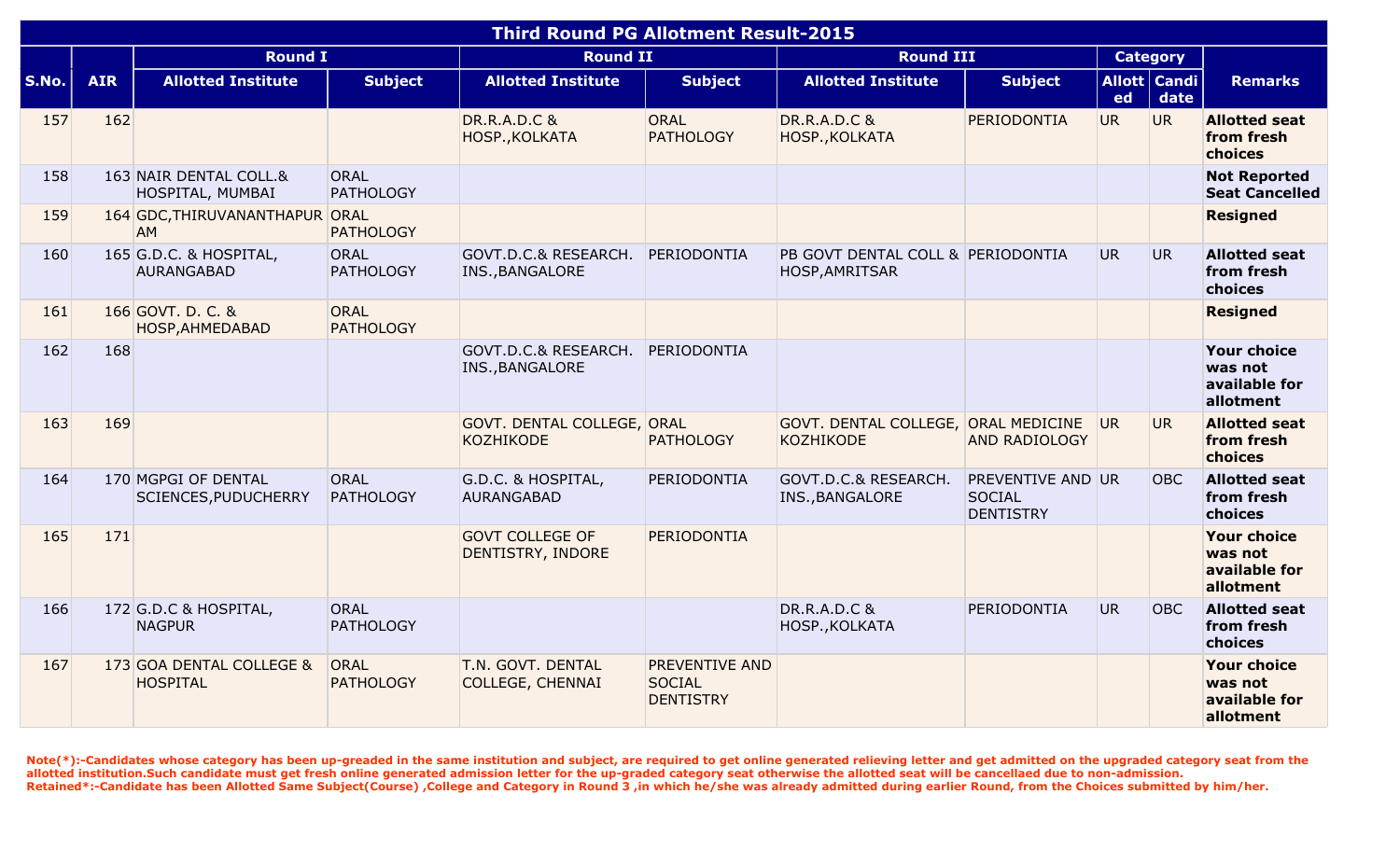|       |            |                                                      |                | <b>Third Round PG Allotment Result-2015</b>             |                                |                                                                     |                                 |           |                          |                                                             |
|-------|------------|------------------------------------------------------|----------------|---------------------------------------------------------|--------------------------------|---------------------------------------------------------------------|---------------------------------|-----------|--------------------------|-------------------------------------------------------------|
|       |            | <b>Round I</b>                                       |                | <b>Round II</b>                                         |                                | <b>Round III</b>                                                    |                                 |           | <b>Category</b>          |                                                             |
| S.No. | <b>AIR</b> | <b>Allotted Institute</b>                            | <b>Subject</b> | <b>Allotted Institute</b>                               | <b>Subject</b>                 | <b>Allotted Institute</b>                                           | <b>Subject</b>                  | ed        | Allott   Candi  <br>date | <b>Remarks</b>                                              |
| 168   |            | 175 S.C.B.DENTAL<br>COLL&HOSPITAL, CUTTACK PATHOLOGY | ORAL           |                                                         |                                |                                                                     |                                 |           |                          | <b>Not Reported</b><br><b>Seat Cancelled</b>                |
| 169   | 176        |                                                      |                | H.P.G.D.C. & HOSP.,<br><b>SHIMLA</b>                    | PERIODONTIA                    | G.D.C. & HOSPITAL,<br><b>JAIPUR</b>                                 | <b>ORAL</b><br><b>PATHOLOGY</b> | UR.       | UR.                      | <b>Allotted seat</b><br>from fresh<br>choices               |
| 170   | 177        |                                                      |                | <b>REGIONAL DENTAL</b><br>COLLEGE, GUWAHATI             | PERIODONTIA                    | G.D.C. & HOSPITAL,<br><b>AURANGABAD</b>                             | PERIODONTIA                     | UR.       | UR.                      | <b>Allotted seat</b><br>from fresh<br>choices               |
| 171   | 178        |                                                      |                | GDC, THIRUVANANTHAPU ORAL MEDICINE<br><b>RAM</b>        | <b>AND RADIOLOGY</b>           |                                                                     |                                 |           |                          | <b>Your choice</b><br>was not<br>available for<br>allotment |
| 172   | 180        |                                                      |                | T.N. GOVT. DENTAL<br>COLLEGE, CHENNAI                   |                                | ORAL MEDICINE   T.N. GOVT. DENTAL<br>AND RADIOLOGY COLLEGE, CHENNAI | PERIODONTIA                     | UR.       | UR.                      | <b>Allotted seat</b><br>from fresh<br>choices               |
| 173   | 181        |                                                      |                | GOVT.D.C.& RESEARCH.<br>INS., BANGALORE                 |                                | ORAL MEDICINE GOVT.D.C.& RESEARCH.<br>AND RADIOLOGY INS., BANGALORE | PERIODONTIA                     | UR.       | UR.                      | <b>Allotted seat</b><br>from fresh<br>choices               |
| 174   | 182        |                                                      |                | G.D.C & HOSPITAL,<br><b>MUMBAI</b>                      | ORAL MEDICINE<br>AND RADIOLOGY |                                                                     |                                 |           |                          | <b>Not Reported</b><br><b>Seat Cancelled</b>                |
| 175   | 183        |                                                      |                | <b>DR.R.A.D.C &amp;</b><br>HOSP., KOLKATA               | ORAL<br><b>PATHOLOGY</b>       |                                                                     |                                 |           |                          | Did not fill up<br>fresh choices                            |
| 176   | 184        |                                                      |                | NAIR DENTAL COLL.&<br>HOSPITAL, MUMBAI                  | ORAL<br><b>PATHOLOGY</b>       | GOVT. D. C. &<br>HOSP, AHMEDABAD                                    | PERIODONTIA                     | <b>UR</b> | UR.                      | <b>Allotted seat</b><br>from fresh<br>choices               |
| 177   | 186        |                                                      |                | GOA DENTAL COLLEGE & ORAL MEDICINE<br><b>HOSPITAL</b>   | <b>AND RADIOLOGY</b>           |                                                                     |                                 |           |                          | <b>Your choice</b><br>was not<br>available for<br>allotment |
| 178   | 187        |                                                      |                | <b>GOA DENTAL COLLEGE &amp; ORAL</b><br><b>HOSPITAL</b> | <b>PATHOLOGY</b>               | H.P.G.D.C. & HOSP.,<br><b>SHIMLA</b>                                | PERIODONTIA                     | <b>UR</b> | UR.                      | <b>Allotted seat</b><br>from fresh<br>choices               |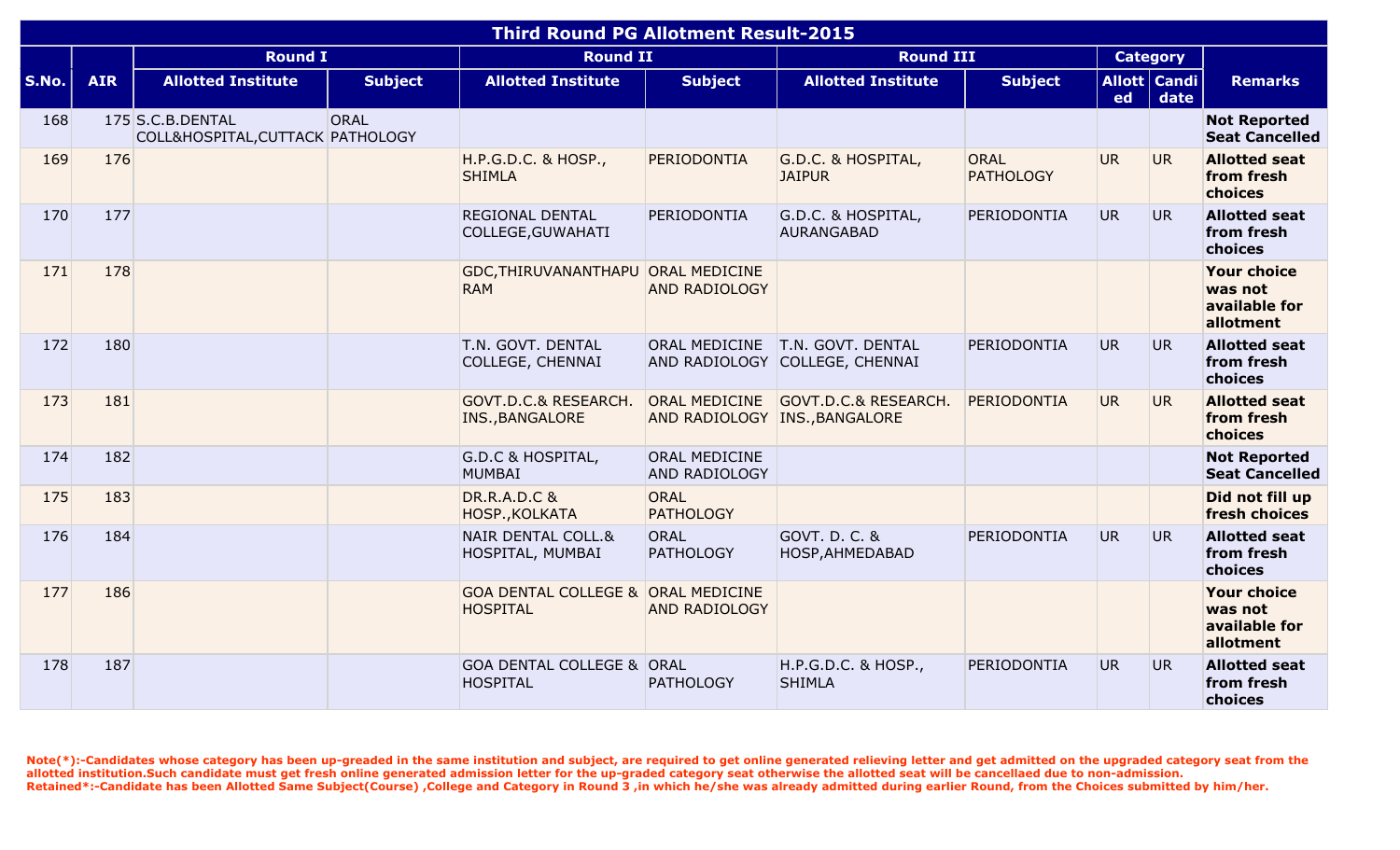|              |            |                           |                | <b>Third Round PG Allotment Result-2015</b>          |                                 |                                                                |                                              |           |                        |                                                   |
|--------------|------------|---------------------------|----------------|------------------------------------------------------|---------------------------------|----------------------------------------------------------------|----------------------------------------------|-----------|------------------------|---------------------------------------------------|
|              |            | <b>Round I</b>            |                | <b>Round II</b>                                      |                                 | <b>Round III</b>                                               |                                              |           | <b>Category</b>        |                                                   |
| <b>S.No.</b> | <b>AIR</b> | <b>Allotted Institute</b> | <b>Subject</b> | <b>Allotted Institute</b>                            | <b>Subject</b>                  | <b>Allotted Institute</b>                                      | <b>Subject</b>                               | ed        | Allott   Candi<br>date | <b>Remarks</b>                                    |
| 179          | 191        |                           |                | MGPGI OF DENTAL<br>SCIENCES, PUDUCHERRY              | <b>ORAL</b><br>PATHOLOGY        | <b>G.D.C &amp; HOSPITAL,</b><br><b>MUMBAI</b>                  | <b>ORAL MEDICINE</b><br><b>AND RADIOLOGY</b> | <b>UR</b> | <b>UR</b>              | <b>Allotted seat</b><br>from fresh<br>choices     |
| 180          | 192        |                           |                | GDC, THIRUVANANTHAPU ORAL<br><b>RAM</b>              | <b>PATHOLOGY</b>                |                                                                |                                              |           |                        | <b>Not Reported</b><br><b>Seat Cancelled</b>      |
| 181          | 193        |                           |                |                                                      |                                 | <b>GOA DENTAL COLLEGE &amp; PERIODONTIA</b><br><b>HOSPITAL</b> |                                              | <b>UR</b> | UR.                    | <b>Allotted in</b><br>third round<br>(first time) |
| 182          | 194        |                           |                | G.D.C. & HOSPITAL,<br>AURANGABAD                     | <b>ORAL</b><br><b>PATHOLOGY</b> |                                                                |                                              |           |                        | <b>Not Reported</b><br><b>Seat Cancelled</b>      |
| 183          | 195        |                           |                |                                                      |                                 | <b>REGIONAL DENTAL</b><br><b>COLLEGE, GUWAHATI</b>             | PERIODONTIA                                  | <b>UR</b> | <b>OBC</b>             | <b>Allotted in</b><br>third round<br>(first time) |
| 184          | 196        |                           |                |                                                      |                                 | GOVT.D.C.& RESEARCH.<br>INS., BANGALORE                        | ORAL MEDICINE<br>AND RADIOLOGY               | <b>UR</b> | OBC                    | <b>Allotted in</b><br>third round<br>(first time) |
| 185          | 197        |                           |                |                                                      |                                 | <b>GOVT. D. C. &amp;</b><br>HOSP, AHMEDABAD                    | <b>ORAL</b><br><b>PATHOLOGY</b>              | <b>UR</b> | UR.                    | <b>Allotted in</b><br>third round<br>(first time) |
| 186          | 199        |                           |                | S.C.B.DENTAL<br>COLL&HOSPITAL, CUTTAC PATHOLOGY<br>K | ORAL                            | <b>DR.R.A.D.C &amp;</b><br>HOSP., KOLKATA                      | <b>ORAL</b><br><b>PATHOLOGY</b>              | <b>UR</b> | <b>OBC</b>             | <b>Allotted seat</b><br>from fresh<br>choices     |
| 187          | 201        |                           |                | GOVT. D. C. &<br>HOSP, AHMEDABAD                     | <b>ORAL</b><br><b>PATHOLOGY</b> |                                                                |                                              |           |                        | <b>Resigned</b>                                   |
| 188          | 203        |                           |                |                                                      |                                 | T.N. GOVT. DENTAL<br><b>COLLEGE, CHENNAI</b>                   | ORAL MEDICINE<br><b>AND RADIOLOGY</b>        | <b>UR</b> | UR.                    | <b>Allotted in</b><br>third round<br>(first time) |
| 189          | 205        |                           |                |                                                      |                                 | <b>NAIR DENTAL COLL.&amp;</b><br>HOSPITAL, MUMBAI              | <b>ORAL</b><br><b>PATHOLOGY</b>              | <b>UR</b> | UR.                    | <b>Allotted in</b><br>third round<br>(first time) |
| 190          | 208        |                           |                |                                                      |                                 | <b>G.D.C &amp; HOSPITAL,</b><br><b>NAGPUR</b>                  | ORAL<br><b>PATHOLOGY</b>                     | <b>UR</b> | UR.                    | <b>Allotted in</b><br>third round<br>(first time) |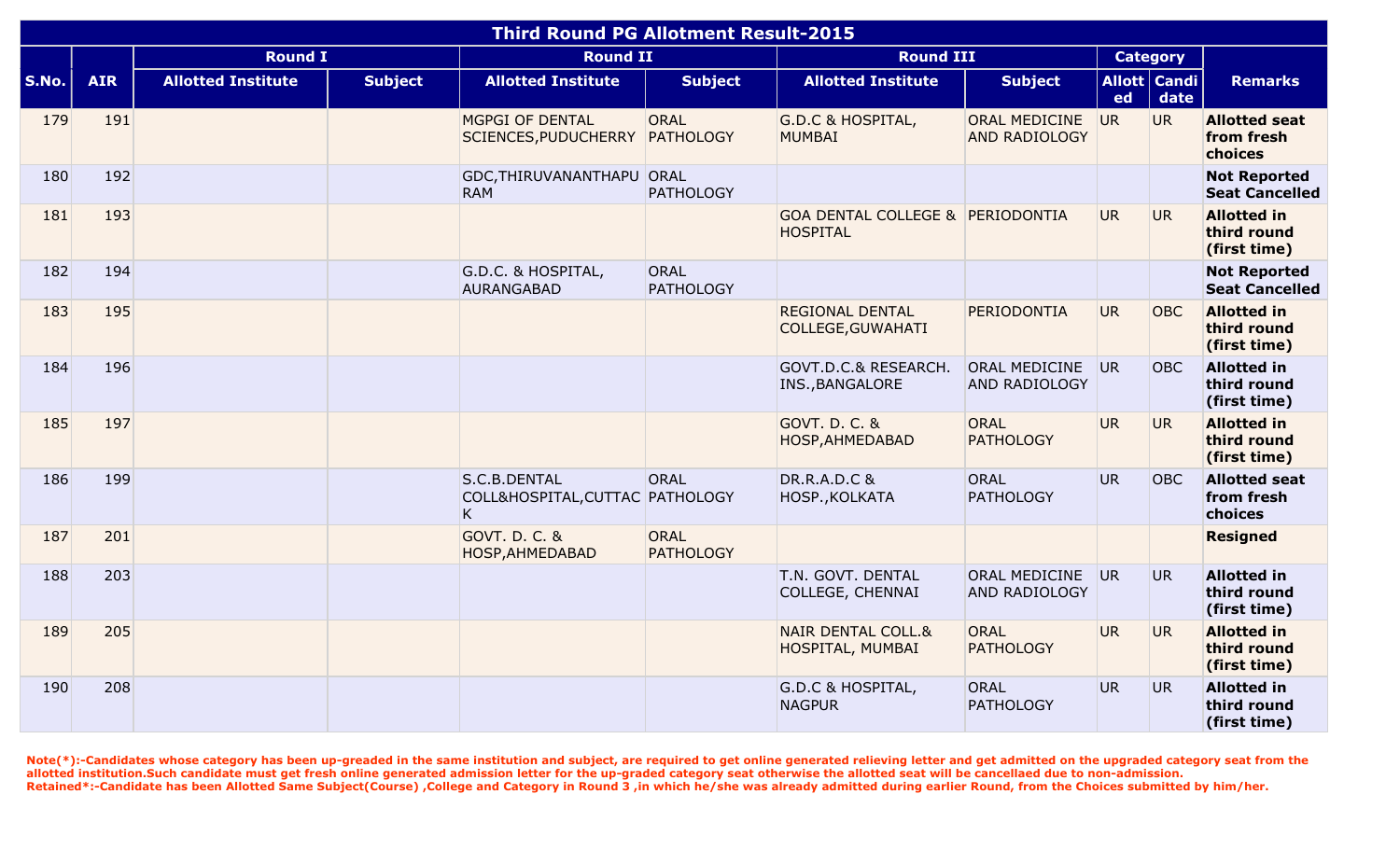|       |            |                                                         |                                                             | <b>Third Round PG Allotment Result-2015</b> |                |                                                      |                                 |                 |                        |                                                   |
|-------|------------|---------------------------------------------------------|-------------------------------------------------------------|---------------------------------------------|----------------|------------------------------------------------------|---------------------------------|-----------------|------------------------|---------------------------------------------------|
|       |            | <b>Round I</b>                                          |                                                             | <b>Round II</b>                             |                | <b>Round III</b>                                     |                                 |                 | <b>Category</b>        |                                                   |
| S.No. | <b>AIR</b> | <b>Allotted Institute</b>                               | <b>Subject</b>                                              | <b>Allotted Institute</b>                   | <b>Subject</b> | <b>Allotted Institute</b>                            | <b>Subject</b>                  | ed              | Allott   Candi<br>date | <b>Remarks</b>                                    |
| 191   | 212        |                                                         |                                                             |                                             |                | G.D.C. & HOSPITAL,<br><b>AURANGABAD</b>              | ORAL<br><b>PATHOLOGY</b>        | UR.             | UR                     | <b>Allotted in</b><br>third round<br>(first time) |
| 192   |            | 214 D.C, PT.B.D.S, PGIMS, ROHT OPERATIVE<br><b>AK</b>   | <b>CONSERVATIVE</b><br><b>DENTISTRY</b>                     |                                             |                |                                                      |                                 |                 |                        | Did not fill up<br>fresh choices                  |
| 193   | 215        |                                                         |                                                             |                                             |                | <b>MGPGI OF DENTAL</b><br>SCIENCES, PUDUCHERRY       | <b>ORAL</b><br><b>PATHOLOGY</b> | UR <sub>1</sub> | UR <sub>1</sub>        | <b>Allotted in</b><br>third round<br>(first time) |
| 194   | 216        |                                                         |                                                             |                                             |                | GOA DENTAL COLLEGE & ORAL<br><b>HOSPITAL</b>         | <b>PATHOLOGY</b>                | <b>UR</b>       | <b>UR</b>              | <b>Allotted in</b><br>third round<br>(first time) |
| 195   | 217        |                                                         |                                                             |                                             |                | S.C.B.DENTAL<br>COLL&HOSPITAL, CUTTAC PATHOLOGY<br>K | ORAL                            | UR.             | <b>OBC</b>             | <b>Allotted in</b><br>third round<br>(first time) |
| 196   | 219        |                                                         |                                                             |                                             |                | GDC, THIRUVANANTHAPU ORAL<br><b>RAM</b>              | <b>PATHOLOGY</b>                | UR <sub>1</sub> | UR.                    | <b>Allotted in</b><br>third round<br>(first time) |
| 197   | 221        |                                                         |                                                             |                                             |                | GOVT. DENTAL COLLEGE, ORAL<br><b>KOZHIKODE</b>       | <b>PATHOLOGY</b>                | UR.             | UR.                    | <b>Allotted in</b><br>third round<br>(first time) |
| 198   | 224        |                                                         |                                                             |                                             |                | S.C.B.DENTAL<br>COLL&HOSPITAL, CUTTAC PATHOLOGY<br>K | ORAL                            | UR.             | OBC                    | <b>Allotted in</b><br>third round<br>(first time) |
| 199   |            | 242 FACULTY OF DEN.SCI.,<br><b>KGMU,LUCKNOW</b>         | <b>OPERATIVE</b><br><b>CONSERVATIVE</b><br><b>DENTISTRY</b> |                                             |                |                                                      |                                 |                 |                        | Did not fill up<br>fresh choices                  |
| 200   |            | 279 GOA DENTAL COLLEGE &<br><b>HOSPITAL</b>             | <b>PROSTHETICS</b>                                          |                                             |                | <b>MAULANA AZAD INST&amp;</b><br>DENTAL SCI., N.D.   | <b>ORTHODONTIA</b>              | <b>SC</b>       | <b>SC</b>              | <b>Allotted seat</b><br>from fresh<br>choices     |
| 201   |            | 291 D.C, PT.B.D.S, PGIMS, ROHT PERIODONTIA<br><b>AK</b> |                                                             |                                             |                |                                                      |                                 |                 |                        | <b>Resigned</b>                                   |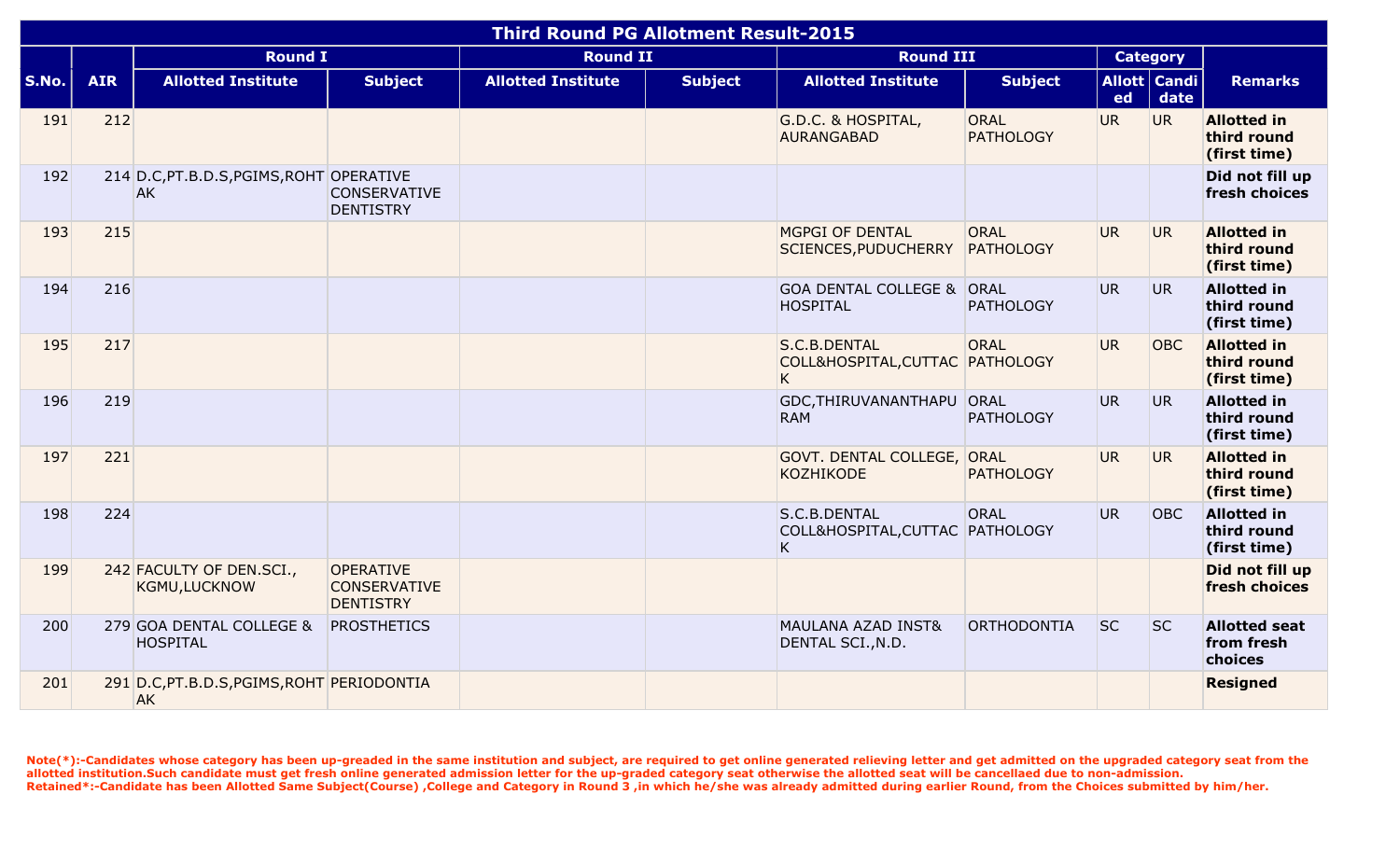|              |            |                                              |                                                               | <b>Third Round PG Allotment Result-2015</b>         |                |                                             |                                                    |           |                        |                                                             |
|--------------|------------|----------------------------------------------|---------------------------------------------------------------|-----------------------------------------------------|----------------|---------------------------------------------|----------------------------------------------------|-----------|------------------------|-------------------------------------------------------------|
|              |            | <b>Round I</b>                               |                                                               | <b>Round II</b>                                     |                | <b>Round III</b>                            |                                                    |           | <b>Category</b>        |                                                             |
| <b>S.No.</b> | <b>AIR</b> | <b>Allotted Institute</b>                    | <b>Subject</b>                                                | <b>Allotted Institute</b>                           | <b>Subject</b> | <b>Allotted Institute</b>                   | <b>Subject</b>                                     | ed        | Allott   Candi<br>date | <b>Remarks</b>                                              |
| 202          |            | 307 MGPGI OF DENTAL<br>SCIENCES, PUDUCHERRY  | <b>ORAL AND</b><br>MAXILLOFACIAL<br><b>SURGERY</b>            |                                                     |                | <b>GOVT COLLEGE OF</b><br>DENTISTRY, INDORE | <b>ORAL AND</b><br>MAXILLOFACIAL<br><b>SURGERY</b> | <b>SC</b> | <b>SC</b>              | <b>Allotted seat</b><br>from fresh<br>choices               |
| 203          |            | 354 GOVT.D.C. & HOSPITAL,<br><b>PATIALA</b>  | <b>PROSTHETICS</b>                                            |                                                     |                |                                             |                                                    |           |                        | <b>Your choice</b><br>was not<br>available for<br>allotment |
| 204          |            | 383 GDC, THIRUVANANTHAPUR ORTHODONTIA<br>AM  |                                                               |                                                     |                |                                             |                                                    |           |                        | <b>Did Not Opt for</b><br><b>Third Round</b>                |
| 205          |            | 398 DR.Z.A.D.C., FAC.OF<br>MEDICINE, ALIGARH | <b>OPERATIVE</b><br><b>CONSERVATIVE</b><br><b>DENTISTRY</b>   |                                                     |                |                                             |                                                    |           |                        | <b>Your choice</b><br>was not<br>available for<br>allotment |
| 206          |            | 419 FACULTY OF DEN.SCI.,<br>KGMU, LUCKNOW    | <b>PEDODONTICS</b><br><b>AND PREVENTIVE</b><br><b>SURGERY</b> |                                                     |                | IMS BHU Dental, Varanasi ORTHODONTIA        |                                                    | <b>SC</b> | <b>SC</b>              | <b>Allotted seat</b><br>from fresh<br>choices               |
| 207          |            | 504 G.D.C. & HOSPITAL,<br><b>JAIPUR</b>      | <b>OPERATIVE</b><br><b>CONSERVATIVE</b><br><b>DENTISTRY</b>   |                                                     |                |                                             |                                                    |           |                        | <b>Your choice</b><br>was not<br>available for<br>allotment |
| 208          |            | 508 T.N. GOVT. DENTAL<br>COLLEGE, CHENNAI    | <b>OPERATIVE</b><br><b>CONSERVATIVE</b><br><b>DENTISTRY</b>   |                                                     |                |                                             |                                                    |           |                        | <b>Your choice</b><br>was not<br>available for<br>allotment |
| 209          |            | 542 H.P.G.D.C. & HOSP.,<br><b>SHIMLA</b>     | ORTHODONTIA                                                   | D.C, PT.B.D.S, PGIMS, ROH PERIODONTIA<br><b>TAK</b> |                |                                             |                                                    |           |                        | <b>Your choice</b><br>was not<br>available for<br>allotment |
| 210          |            | 545 DR.R.A.D.C &<br>HOSP., KOLKATA           | <b>OPERATIVE</b><br><b>CONSERVATIVE</b><br><b>DENTISTRY</b>   |                                                     |                |                                             |                                                    |           |                        | <b>Your choice</b><br>was not<br>available for<br>allotment |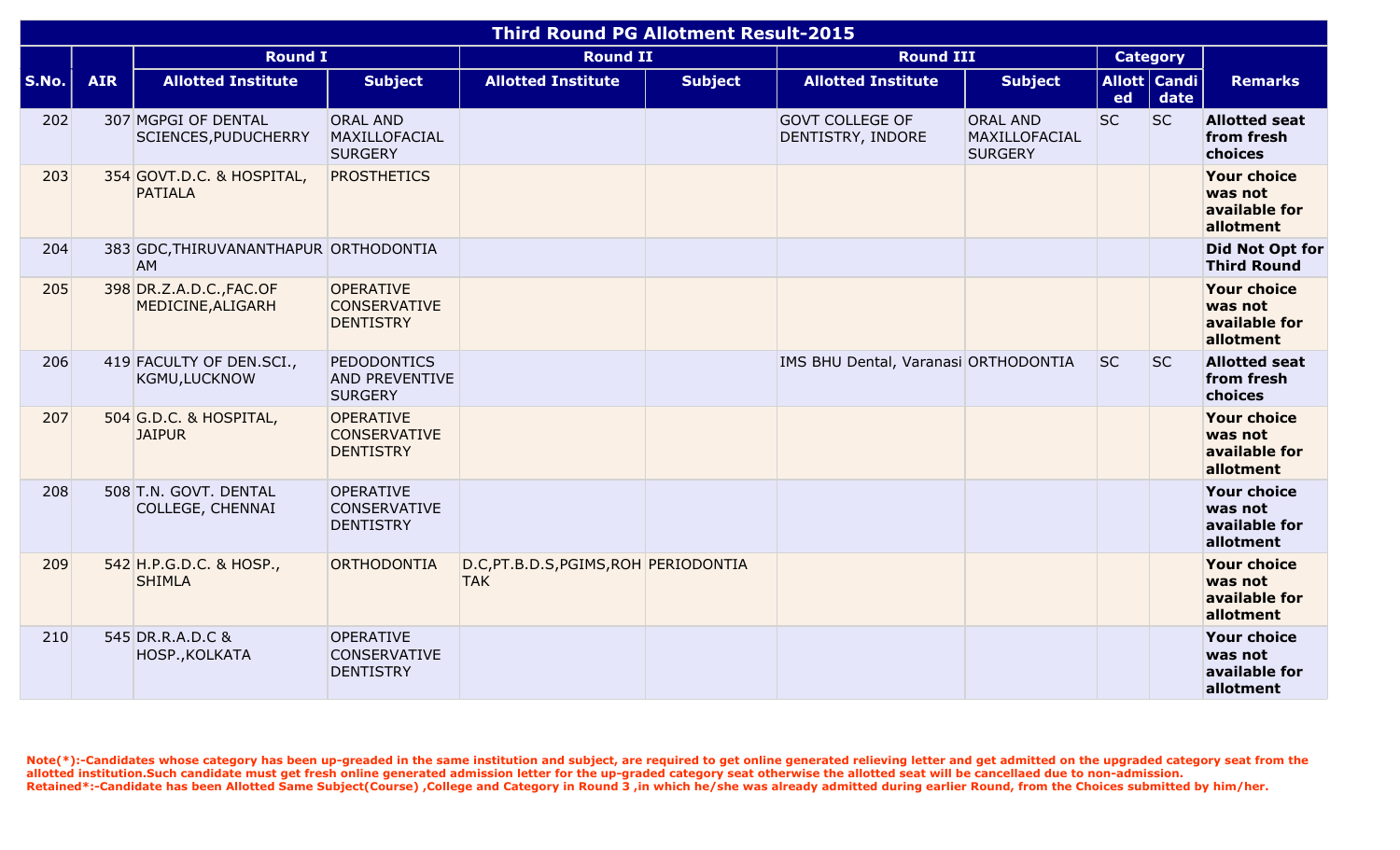|       |            |                                                    |                                                                   | <b>Third Round PG Allotment Result-2015</b>          |                                      |                                                                |                                                               |           |                        |                                                             |
|-------|------------|----------------------------------------------------|-------------------------------------------------------------------|------------------------------------------------------|--------------------------------------|----------------------------------------------------------------|---------------------------------------------------------------|-----------|------------------------|-------------------------------------------------------------|
|       |            | <b>Round I</b>                                     |                                                                   | <b>Round II</b>                                      |                                      | <b>Round III</b>                                               |                                                               |           | <b>Category</b>        |                                                             |
| S.No. | <b>AIR</b> | <b>Allotted Institute</b>                          | <b>Subject</b>                                                    | <b>Allotted Institute</b>                            | <b>Subject</b>                       | <b>Allotted Institute</b>                                      | <b>Subject</b>                                                | ed        | Allott   Candi<br>date | <b>Remarks</b>                                              |
| 211   |            | 598 GOVT. DENTAL COLLEGE,<br><b>KOZHIKODE</b>      | <b>OPERATIVE</b><br><b>CONSERVATIVE</b><br><b>DENTISTRY</b>       |                                                      |                                      | GOVT. DENTAL COLLEGE, ORTHODONTIA<br><b>KOTTAYAM</b>           |                                                               | <b>SC</b> | <b>SC</b>              | <b>Allotted seat</b><br>from fresh<br>choices               |
| 212   |            | 601 PATNA DENTAL COLLEGE<br><b>&amp; HOSPITAL</b>  | <b>PROSTHETICS</b>                                                | H.P.G.D.C. & HOSP.,<br><b>SHIMLA</b>                 | ORTHODONTIA                          | FACULTY OF DEN.SCI.,<br><b>KGMU,LUCKNOW</b>                    | <b>PEDODONTICS</b><br><b>AND PREVENTIVE</b><br><b>SURGERY</b> | <b>SC</b> | <b>SC</b>              | <b>Allotted seat</b><br>from fresh<br>choices               |
| 213   |            | 605 GOVT. D. C. &<br>HOSP, AHMEDABAD               | <b>PEDODONTICS</b><br>AND PREVENTIVE & HOSPITAL<br><b>SURGERY</b> | PATNA DENTAL COLLEGE PROSTHETICS                     |                                      |                                                                |                                                               |           |                        | <b>Your choice</b><br>was not<br>available for<br>allotment |
| 214   |            | 632 GOVT. DENTAL COLLEGE,<br><b>KOZHIKODE</b>      | <b>PROSTHETICS</b>                                                |                                                      |                                      | MGPGI OF DENTAL<br><b>SCIENCES, PUDUCHERRY</b>                 | <b>ORAL AND</b><br><b>MAXILLOFACIAL</b><br><b>SURGERY</b>     | <b>SC</b> | <b>SC</b>              | <b>Allotted seat</b><br>from fresh<br>choices               |
| 215   |            | 637 DR.R.A.D.C &<br>HOSP., KOLKATA                 | <b>PEDODONTICS</b><br><b>AND PREVENTIVE</b><br><b>SURGERY</b>     |                                                      |                                      | H.P.G.D.C. & HOSP.,<br><b>SHIMLA</b>                           | <b>ORTHODONTIA</b>                                            | <b>SC</b> | <b>SC</b>              | <b>Allotted seat</b><br>from fresh<br>choices               |
| 216   |            | 639 NAIR DENTAL COLL.&<br>HOSPITAL, MUMBAI         | PERIODONTIA                                                       | GOVT. D. C. &<br>HOSP, AHMEDABAD                     | <b>PEDODONTICS</b><br><b>SURGERY</b> | S.C.B.DENTAL<br>AND PREVENTIVE COLL&HOSPITAL, CUTTAC<br>K      | <b>ORTHODONTIA</b>                                            | <b>SC</b> | <b>SC</b>              | <b>Allotted seat</b><br>from fresh<br>choices               |
| 217   |            | 686 FACULTY OF DEN.SCI.,<br><b>KGMU,LUCKNOW</b>    | <b>ORAL AND</b><br>MAXILLOFACIAL<br><b>SURGERY</b>                |                                                      |                                      |                                                                |                                                               |           |                        | <b>Not Reported</b><br><b>Seat Cancelled</b>                |
| 218   |            | 691 T.N. GOVT. DENTAL<br>COLLEGE, CHENNAI          | PERIODONTIA                                                       |                                                      |                                      |                                                                |                                                               |           |                        | <b>Your choice</b><br>was not<br>available for<br>allotment |
| 219   |            | 723 GOVT.D.C.& RESEARCH.<br><b>INS., BANGALORE</b> | <b>PROSTHETICS</b>                                                |                                                      |                                      |                                                                |                                                               |           |                        | Did not fill up<br>fresh choices                            |
| 220   |            | 742 NAIR DENTAL COLL.&<br>HOSPITAL, MUMBAI         | <b>ORAL MEDICINE</b>                                              | NAIR DENTAL COLL.&<br>AND RADIOLOGY HOSPITAL, MUMBAI | PERIODONTIA                          | <b>GOA DENTAL COLLEGE &amp; PROSTHETICS</b><br><b>HOSPITAL</b> |                                                               | <b>SC</b> | <b>SC</b>              | <b>Allotted seat</b><br>from fresh<br>choices               |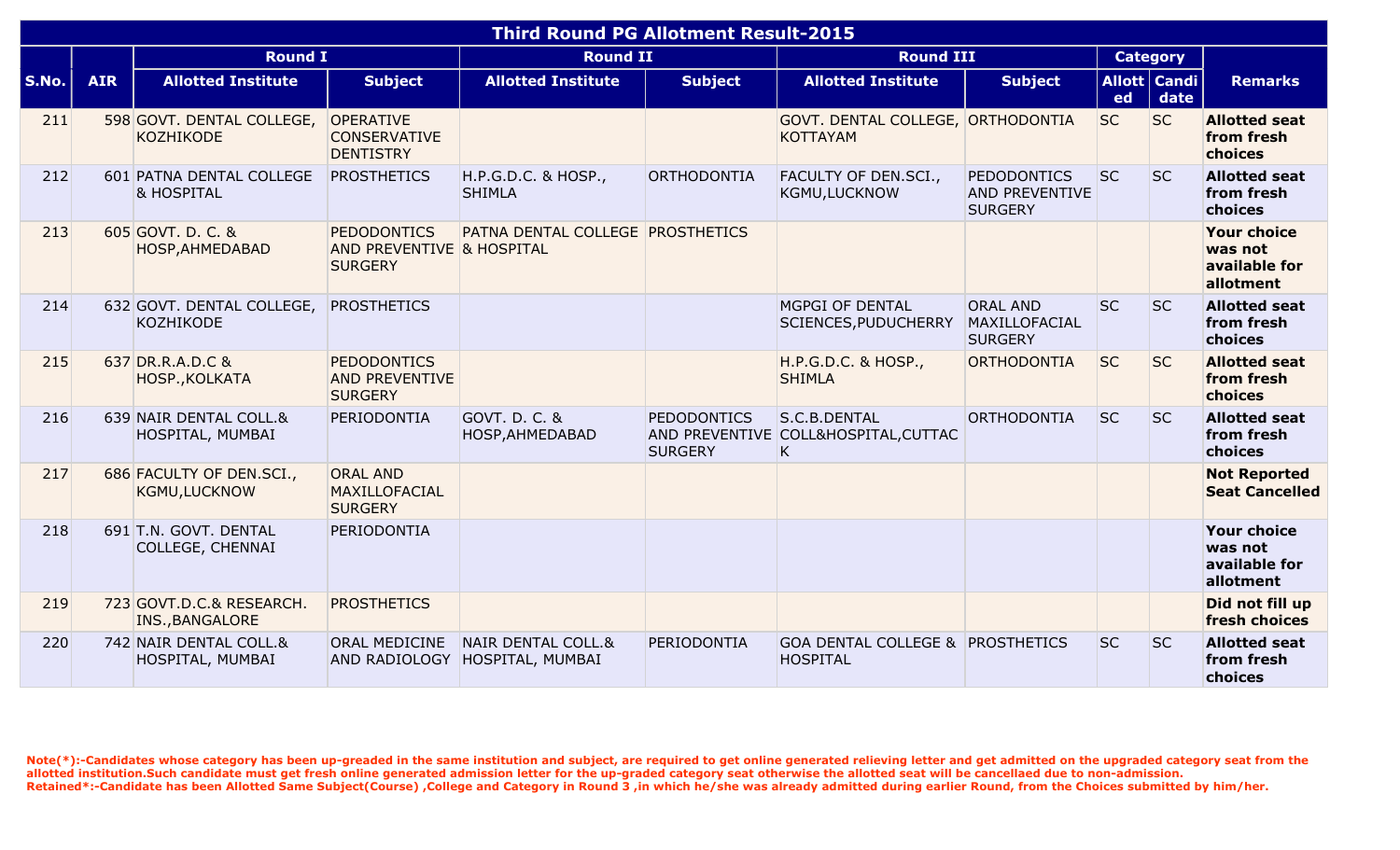| <b>Third Round PG Allotment Result-2015</b> |            |                                                  |                                                            |                                                   |                                                    |                                                       |                                                               |           |                             |                                                             |
|---------------------------------------------|------------|--------------------------------------------------|------------------------------------------------------------|---------------------------------------------------|----------------------------------------------------|-------------------------------------------------------|---------------------------------------------------------------|-----------|-----------------------------|-------------------------------------------------------------|
|                                             |            | <b>Round I</b>                                   |                                                            | <b>Round II</b>                                   |                                                    | <b>Round III</b>                                      |                                                               |           | <b>Category</b>             |                                                             |
| S.No.                                       | <b>AIR</b> | <b>Allotted Institute</b>                        | <b>Subject</b>                                             | <b>Allotted Institute</b>                         | <b>Subject</b>                                     | <b>Allotted Institute</b>                             | <b>Subject</b>                                                | ed        | <b>Allott Candi</b><br>date | <b>Remarks</b>                                              |
| 221                                         |            | 793 GOVT.D.C.& RESEARCH.<br>INS., BANGALORE      | <b>PREVENTIVE AND</b><br><b>SOCIAL</b><br><b>DENTISTRY</b> |                                                   |                                                    |                                                       |                                                               |           |                             | <b>Your choice</b><br>was not<br>available for<br>allotment |
| 222                                         |            | 798 D.C, PT.B.D.S, PGIMS, ROHT ORAL AND<br>AK    | MAXILLOFACIAL<br><b>SURGERY</b>                            | FACULTY OF DEN.SCI.,<br>KGMU, LUCKNOW             | <b>ORAL AND</b><br>MAXILLOFACIAL<br><b>SURGERY</b> |                                                       |                                                               |           |                             | <b>Did Not Opt for</b><br><b>Third Round</b>                |
| 223                                         |            | 808 GOVT.D.C.& RESEARCH.<br>INS., BANGALORE      | <b>ORAL MEDICINE</b><br><b>AND RADIOLOGY</b>               |                                                   |                                                    | GOVT. DENTAL COLLEGE, OPERATIVE<br><b>KOZHIKODE</b>   | <b>CONSERVATIVE</b><br><b>DENTISTRY</b>                       | <b>SC</b> | <b>SC</b>                   | <b>Allotted seat</b><br>from fresh<br>choices               |
| 224                                         |            | 823 GOVT. D. C. &<br>HOSP, AHMEDABAD             | <b>ORAL MEDICINE</b><br><b>AND RADIOLOGY</b>               |                                                   |                                                    |                                                       |                                                               |           |                             | <b>Resigned</b>                                             |
| 225                                         |            | 825 T.N. GOVT. DENTAL<br><b>COLLEGE, CHENNAI</b> | <b>ORAL MEDICINE</b><br><b>AND RADIOLOGY</b>               |                                                   |                                                    | GOVT. DENTAL COLLEGE, PROSTHETICS<br><b>KOZHIKODE</b> |                                                               | <b>SC</b> | <b>SC</b>                   | <b>Allotted seat</b><br>from fresh<br>choices               |
| 226                                         |            | 827 G.D.C & HOSPITAL,<br><b>MUMBAI</b>           | <b>ORAL MEDICINE</b>                                       | GOVT. D. C. &<br>AND RADIOLOGY HOSP, AHMEDABAD    | ORAL MEDICINE                                      | GOVT. D. C. &<br>AND RADIOLOGY HOSP, AHMEDABAD        | <b>PEDODONTICS</b><br><b>AND PREVENTIVE</b><br><b>SURGERY</b> | <b>SC</b> | <b>SC</b>                   | <b>Allotted seat</b><br>from fresh<br>choices               |
| 227                                         |            | 868 G.D.C & HOSPITAL,<br><b>NAGPUR</b>           | <b>ORAL</b><br><b>PATHOLOGY</b>                            | <b>G.D.C &amp; HOSPITAL,</b><br><b>MUMBAI</b>     | ORAL MEDICINE<br>AND RADIOLOGY HOSP., KOLKATA      | <b>DR.R.A.D.C &amp;</b>                               | <b>PEDODONTICS</b><br><b>AND PREVENTIVE</b><br><b>SURGERY</b> | <b>SC</b> | <b>SC</b>                   | <b>Allotted seat</b><br>from fresh<br>choices               |
| 228                                         |            | 912 G.D.C. & HOSPITAL,<br><b>AURANGABAD</b>      | ORAL<br><b>PATHOLOGY</b>                                   | <b>NAIR DENTAL COLL.&amp;</b><br>HOSPITAL, MUMBAI | ORAL MEDICINE<br>AND RADIOLOGY                     | <b>NAIR DENTAL COLL.&amp;</b><br>HOSPITAL, MUMBAI     | PERIODONTIA                                                   | <b>SC</b> | <b>SC</b>                   | <b>Allotted seat</b><br>from fresh<br>choices               |
| 229                                         | 915        |                                                  |                                                            | <b>G.D.C &amp; HOSPITAL,</b><br><b>NAGPUR</b>     | <b>ORAL</b><br><b>PATHOLOGY</b>                    | <b>NAIR DENTAL COLL.&amp;</b><br>HOSPITAL, MUMBAI     | ORAL MEDICINE<br><b>AND RADIOLOGY</b>                         | <b>SC</b> | <b>SC</b>                   | <b>Allotted seat</b><br>from fresh<br>choices               |
| 230                                         | 928        |                                                  |                                                            | G.D.C. & HOSPITAL,<br><b>AURANGABAD</b>           | <b>ORAL</b><br><b>PATHOLOGY</b>                    | GOVT.D.C.& RESEARCH.<br>INS., BANGALORE               | ORAL MEDICINE SC<br>AND RADIOLOGY                             |           | <b>SC</b>                   | <b>Allotted seat</b><br>from fresh<br>choices               |
| 231                                         | 930        |                                                  |                                                            |                                                   |                                                    | <b>GOVT. D. C. &amp;</b><br>HOSP, AHMEDABAD           | ORAL MEDICINE SC<br><b>AND RADIOLOGY</b>                      |           | <b>SC</b>                   | <b>Allotted in</b><br>third round<br>(first time)           |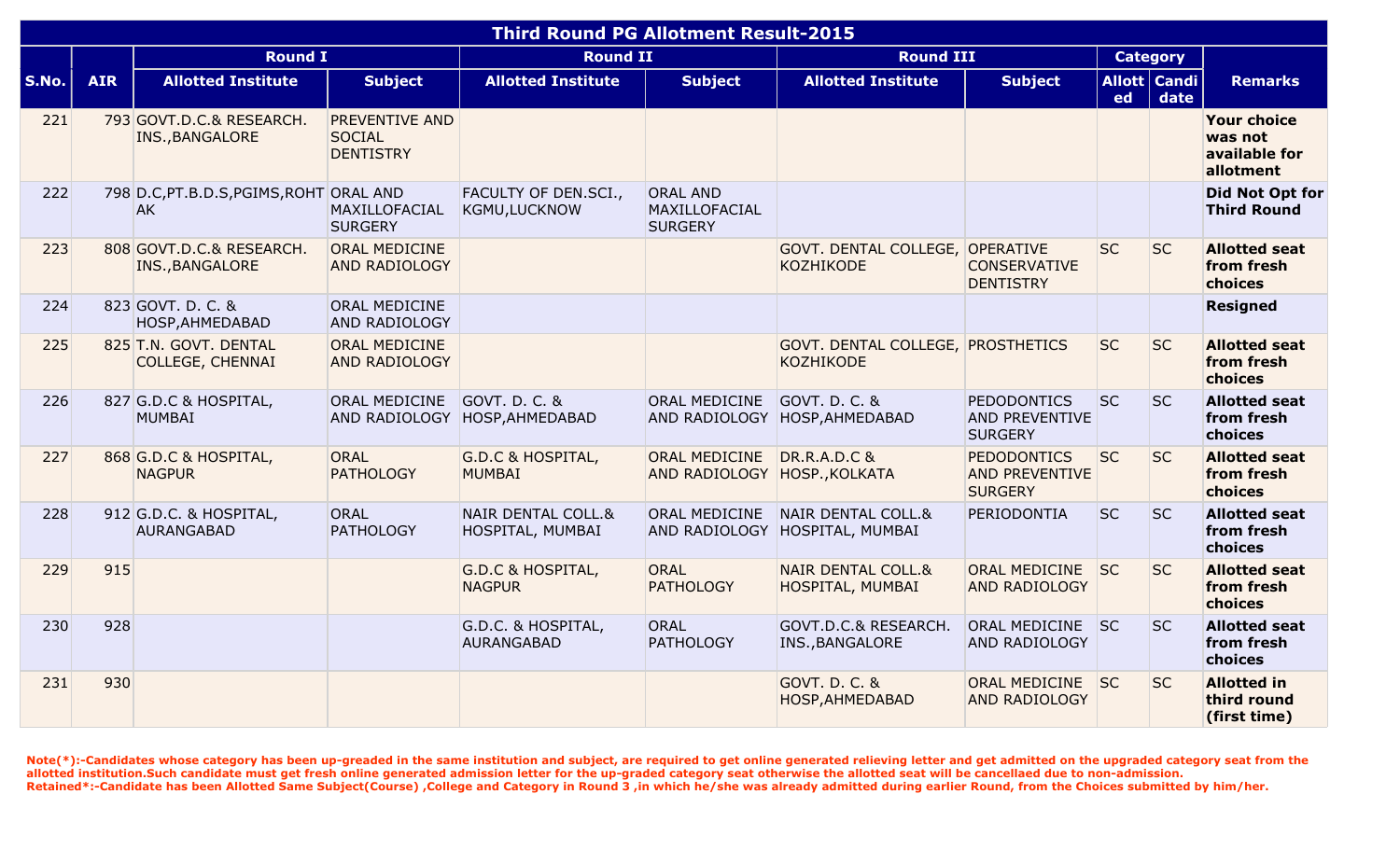|       |            |                                             |                                                             | <b>Third Round PG Allotment Result-2015</b>      |                                 |                                                |                                              |           |                        |                                                             |
|-------|------------|---------------------------------------------|-------------------------------------------------------------|--------------------------------------------------|---------------------------------|------------------------------------------------|----------------------------------------------|-----------|------------------------|-------------------------------------------------------------|
|       |            | <b>Round I</b>                              |                                                             | <b>Round II</b>                                  |                                 | <b>Round III</b>                               |                                              |           | <b>Category</b>        |                                                             |
| S.No. | <b>AIR</b> | <b>Allotted Institute</b>                   | <b>Subject</b>                                              | <b>Allotted Institute</b>                        | <b>Subject</b>                  | <b>Allotted Institute</b>                      | <b>Subject</b>                               | ed        | Allott   Candi<br>date | <b>Remarks</b>                                              |
| 232   | 934        |                                             |                                                             |                                                  |                                 | <b>G.D.C &amp; HOSPITAL,</b><br>MUMBAI         | ORAL MEDICINE<br><b>AND RADIOLOGY</b>        | <b>SC</b> | <b>SC</b>              | <b>Allotted in</b><br>third round<br>(first time)           |
| 233   |            | 970 GOA DENTAL COLLEGE &<br><b>HOSPITAL</b> | <b>OPERATIVE</b><br><b>CONSERVATIVE</b><br><b>DENTISTRY</b> |                                                  |                                 |                                                |                                              |           |                        | <b>Your choice</b><br>was not<br>available for<br>allotment |
| 234   | 989        |                                             |                                                             |                                                  |                                 | G.D.C & HOSPITAL,<br><b>NAGPUR</b>             | <b>ORAL</b><br><b>PATHOLOGY</b>              | <b>SC</b> | <b>SC</b>              | <b>Allotted in</b><br>third round<br>(first time)           |
| 235   | 993        |                                             |                                                             |                                                  |                                 | T.N. GOVT. DENTAL<br><b>COLLEGE, CHENNAI</b>   | <b>ORAL MEDICINE</b><br><b>AND RADIOLOGY</b> | SC        | <b>SC</b>              | <b>Allotted in</b><br>third round<br>(first time)           |
| 236   | 1000       |                                             |                                                             |                                                  |                                 | <b>MGPGI OF DENTAL</b><br>SCIENCES, PUDUCHERRY | ORAL MEDICINE SC<br><b>AND RADIOLOGY</b>     |           | <b>SC</b>              | <b>Allotted in</b><br>third round<br>(first time)           |
| 237   | 1044       |                                             |                                                             |                                                  |                                 | T.N. GOVT. DENTAL<br><b>COLLEGE, CHENNAI</b>   | <b>ORAL</b><br><b>PATHOLOGY</b>              | <b>SC</b> | <b>SC</b>              | <b>Allotted in</b><br>third round<br>(first time)           |
| 238   | 1051       |                                             |                                                             |                                                  |                                 | G.D.C. & HOSPITAL,<br><b>AURANGABAD</b>        | <b>ORAL</b><br><b>PATHOLOGY</b>              | <b>SC</b> | <b>SC</b>              | <b>Allotted in</b><br>third round<br>(first time)           |
| 239   |            | 1072 GDC, THIRUVANANTHAPUR OPERATIVE<br>AM  | <b>CONSERVATIVE</b><br><b>DENTISTRY</b>                     |                                                  |                                 | <b>GOVT COLLEGE OF</b><br>DENTISTRY, INDORE    | ORTHODONTIA                                  | <b>ST</b> | <b>ST</b>              | <b>Allotted seat</b><br>from fresh<br>choices               |
| 240   |            | 1079 GOVT. D. C. &<br>HOSP, AHMEDABAD       | ORTHODONTIA                                                 |                                                  |                                 |                                                |                                              |           |                        | Did not fill up<br>fresh choices                            |
| 241   |            | 1427 G.D.C. & HOSPITAL,<br><b>JAIPUR</b>    | <b>ORAL AND</b><br>MAXILLOFACIAL<br><b>SURGERY</b>          | D.C, PT.B.D.S, PGIMS, ROH ORAL AND<br><b>TAK</b> | MAXILLOFACIAL<br><b>SURGERY</b> |                                                |                                              |           |                        | Did not fill up<br>fresh choices                            |
| 242   |            | 1528 DR.R.A.D.C &<br>HOSP., KOLKATA         | <b>ORAL AND</b><br>MAXILLOFACIAL<br><b>SURGERY</b>          |                                                  |                                 | GDC, THIRUVANANTHAPU OPERATIVE<br><b>RAM</b>   | <b>CONSERVATIVE</b><br><b>DENTISTRY</b>      | <b>ST</b> | <b>ST</b>              | <b>Allotted seat</b><br>from fresh<br>choices               |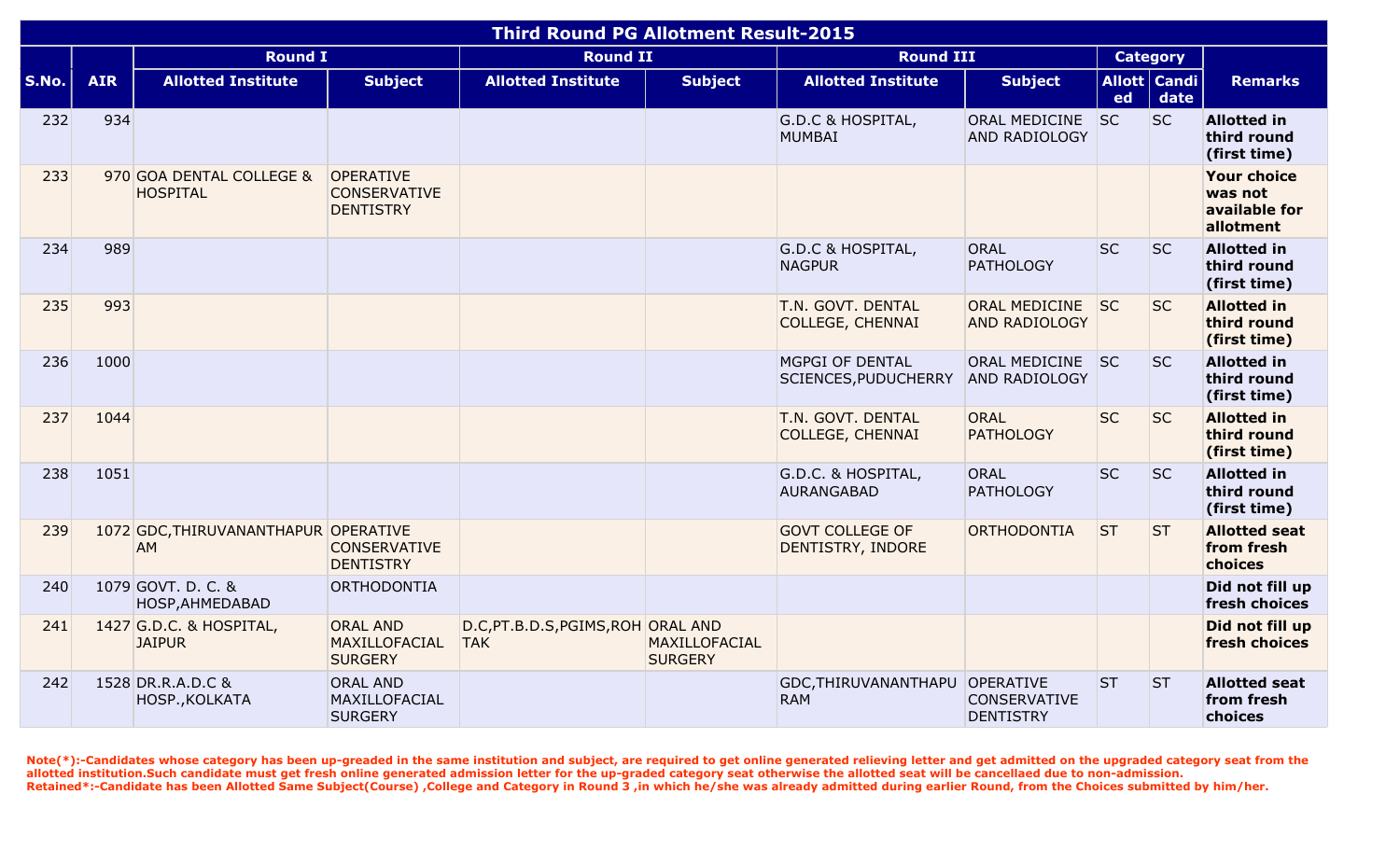| <b>Third Round PG Allotment Result-2015</b> |            |                                                   |                                                               |                                                                  |                                                               |                                                    |                                                    |           |                        |                                                   |
|---------------------------------------------|------------|---------------------------------------------------|---------------------------------------------------------------|------------------------------------------------------------------|---------------------------------------------------------------|----------------------------------------------------|----------------------------------------------------|-----------|------------------------|---------------------------------------------------|
|                                             |            | <b>Round I</b>                                    |                                                               | <b>Round II</b>                                                  |                                                               | <b>Round III</b>                                   |                                                    |           | <b>Category</b>        |                                                   |
| S.No.                                       | <b>AIR</b> | <b>Allotted Institute</b>                         | <b>Subject</b>                                                | <b>Allotted Institute</b>                                        | <b>Subject</b>                                                | <b>Allotted Institute</b>                          | <b>Subject</b>                                     | ed        | Allott   Candi<br>date | <b>Remarks</b>                                    |
| 243                                         |            | 1648 H.P.G.D.C. & HOSP.,<br><b>SHIMLA</b>         | <b>PEDODONTICS</b><br><b>AND PREVENTIVE</b><br><b>SURGERY</b> |                                                                  |                                                               |                                                    |                                                    |           |                        | <b>Not Reported</b><br><b>Seat Cancelled</b>      |
| 244                                         |            | 1681 MAULANA AZAD INST&<br>DENTAL SCI., N.D.      | ORAL<br><b>PATHOLOGY</b>                                      |                                                                  |                                                               |                                                    |                                                    |           |                        | <b>Not Reported</b><br><b>Seat Cancelled</b>      |
| 245                                         | 2032       |                                                   |                                                               | G.D.C. & HOSPITAL,<br><b>JAIPUR</b>                              | <b>ORAL AND</b><br>MAXILLOFACIAL<br><b>SURGERY</b>            |                                                    |                                                    |           |                        | Did not fill up<br>fresh choices                  |
| 246                                         |            | 2245 GOVT. D. C. &<br>HOSP, AHMEDABAD             | ORAL MEDICINE<br>AND RADIOLOGY SHIMLA                         | H.P.G.D.C. & HOSP.,                                              | <b>PEDODONTICS</b><br><b>AND PREVENTIVE</b><br><b>SURGERY</b> |                                                    |                                                    |           |                        | Did not fill up<br>fresh choices                  |
| 247                                         |            | 2374 NAIR DENTAL COLL.&<br>HOSPITAL, MUMBAI       | <b>ORAL MEDICINE</b>                                          | <b>MAULANA AZAD INST&amp;</b><br>AND RADIOLOGY DENTAL SCI., N.D. | <b>ORAL</b><br><b>PATHOLOGY</b>                               | <b>DR.R.A.D.C &amp;</b><br>HOSP., KOLKATA          | <b>ORAL AND</b><br>MAXILLOFACIAL<br><b>SURGERY</b> | <b>ST</b> | <b>ST</b>              | <b>Allotted seat</b><br>from fresh<br>choices     |
| 248                                         |            | 2386 MGPGI OF DENTAL<br>SCIENCES, PUDUCHERRY      | <b>ORAL MEDICINE</b>                                          | NAIR DENTAL COLL.&<br>AND RADIOLOGY HOSPITAL, MUMBAI             | ORAL MEDICINE<br><b>AND RADIOLOGY</b>                         | IMS BHU Dental, Varanasi PERIODONTIA               |                                                    | <b>ST</b> | <b>ST</b>              | <b>Allotted seat</b><br>from fresh<br>choices     |
| 249                                         |            | 2571 T.N. GOVT. DENTAL<br><b>COLLEGE, CHENNAI</b> | <b>ORAL</b><br><b>PATHOLOGY</b>                               | MGPGI OF DENTAL<br><b>SCIENCES, PUDUCHERRY</b>                   | ORAL MEDICINE<br><b>AND RADIOLOGY</b>                         | S.C.B.DENTAL<br>COLL&HOSPITAL, CUTTAC<br>K         | PERIODONTIA                                        | <b>ST</b> | <b>ST</b>              | <b>Allotted seat</b><br>from fresh<br>choices     |
| 250                                         |            | 2612 G.D.C & HOSPITAL,<br><b>MUMBAI</b>           | ORAL<br><b>PATHOLOGY</b>                                      |                                                                  |                                                               |                                                    |                                                    |           |                        | <b>Not Reported</b><br><b>Seat Cancelled</b>      |
| 251                                         | 2629       |                                                   |                                                               |                                                                  |                                                               | <b>MAULANA AZAD INST&amp;</b><br>DENTAL SCI., N.D. | <b>ORAL</b><br><b>PATHOLOGY</b>                    | <b>ST</b> | <b>ST</b>              | <b>Allotted in</b><br>third round<br>(first time) |
| 252                                         | 2678       |                                                   |                                                               | GOVT. D. C. &<br>HOSP, AHMEDABAD                                 | ORAL MEDICINE<br>AND RADIOLOGY                                |                                                    |                                                    |           |                        | <b>Not Reported</b><br><b>Seat Cancelled</b>      |
| 253                                         | 2749       |                                                   |                                                               | <b>G.D.C &amp; HOSPITAL,</b><br><b>MUMBAI</b>                    | <b>ORAL</b><br><b>PATHOLOGY</b>                               | <b>NAIR DENTAL COLL.&amp;</b><br>HOSPITAL, MUMBAI  | ORAL MEDICINE ST<br><b>AND RADIOLOGY</b>           |           | <b>ST</b>              | <b>Allotted seat</b><br>from fresh<br>choices     |
| 254                                         | 2787       |                                                   |                                                               | T.N. GOVT. DENTAL<br><b>COLLEGE, CHENNAI</b>                     | <b>ORAL</b><br><b>PATHOLOGY</b>                               | GOVT. D. C. &<br>HOSP, AHMEDABAD                   | ORAL MEDICINE ST<br><b>AND RADIOLOGY</b>           |           | <b>ST</b>              | <b>Allotted seat</b><br>from fresh<br>choices     |